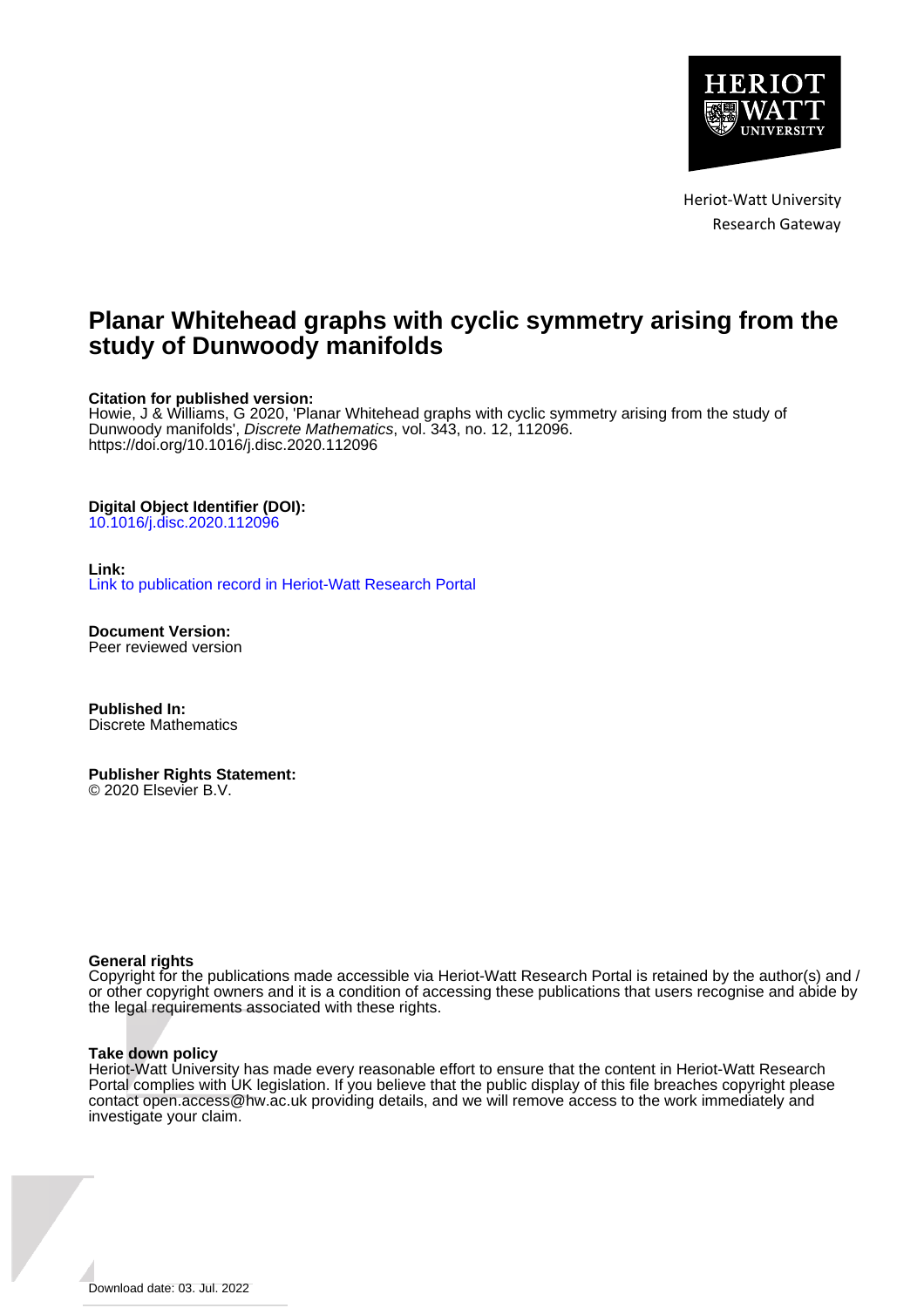# Planar Whitehead graphs with cyclic symmetry arising from the study of Dunwoody manifolds

James Howie <sup>∗</sup> and Gerald Williams †

August 6, 2020

#### Abstract

A fundamental theorem in the study of Dunwoody manifolds is a classification of finite graphs on 2 n vertices that satisfy seven conditions (concerning planarity, regularity, and a cyclic automorphism of order n). Its significance is that if the presentation complex of a cyclic presentation is a spine of a 3-manifold then its Whitehead graph satisfies the first five conditions (the remaining conditions do not necessarily hold). In this paper we observe that this classification relies implicitly on an unstated 8th condition and that this condition is not necessary for such a presentation complex to be the spine of a 3-manifold. We expand the scope of Dunwoody's classification by classifying all graphs that satisfy the first five conditions.

Keywords: Dunwoody manifold, planar graph, cyclic presentation, Whitehead graph, circulant graph. MSC: 05C10, 57M15 (primary); 57M05, 57M07, 57M25, 57M50 (secondary).

## 1 Introduction

A fundamental theorem in the study of so-called *Dunwoody manifolds,* which leads to the definition of a *Dunwoody diagram* (in [\[2\]](#page-15-0)), is Theorem 1 of [\[4\]](#page-16-0). That theorem asserts a classification of all finite graphs  $\Gamma$  that satisfy the following seven conditions:

- (1)  $\Gamma$  is planar;
- (2) Γ is regular:
- (3) (a)  $\Gamma$  has no loops (i.e. no edge from a vertex to itself),
	- (b) there may be more than one edge joining the same pair of vertices;
- (4)  $\Gamma$  has 2*n* vertices, for some positive integer *n*;
- (5)  $\Gamma$  admits an automorphism  $\theta$  acting as a regular permutation of order n both on the edges and the vertices of Γ;
- (6) in some  $\theta$ -orbit there is a pair of vertices that are joined by an edge;
- (7) there are two vertices in different  $\theta$ -orbits that are joined by an edge.

(A permutation is *regular* if it is either trivial or has no fixed points and is the product of disjoint cycles of the same length.) Unfortunately, for reasons discussed below, the theorem as originally stated omits an implicitly assumed, but unstated, 8th condition and is false without it (a counterexample is given in Figure [1](#page-18-0) where  $\theta = (1, 2, 3, 4, 5, 6)(7, 8, 9, 10, 11, 12)$ :

<sup>∗</sup>Howie was supported for part of this project by Leverhulme Trust Emeritus Fellowship EM-2018-023 \9.

<sup>†</sup>Williams was supported for part of this project by Leverhulme Trust Research Project Grant RPG-2017-334.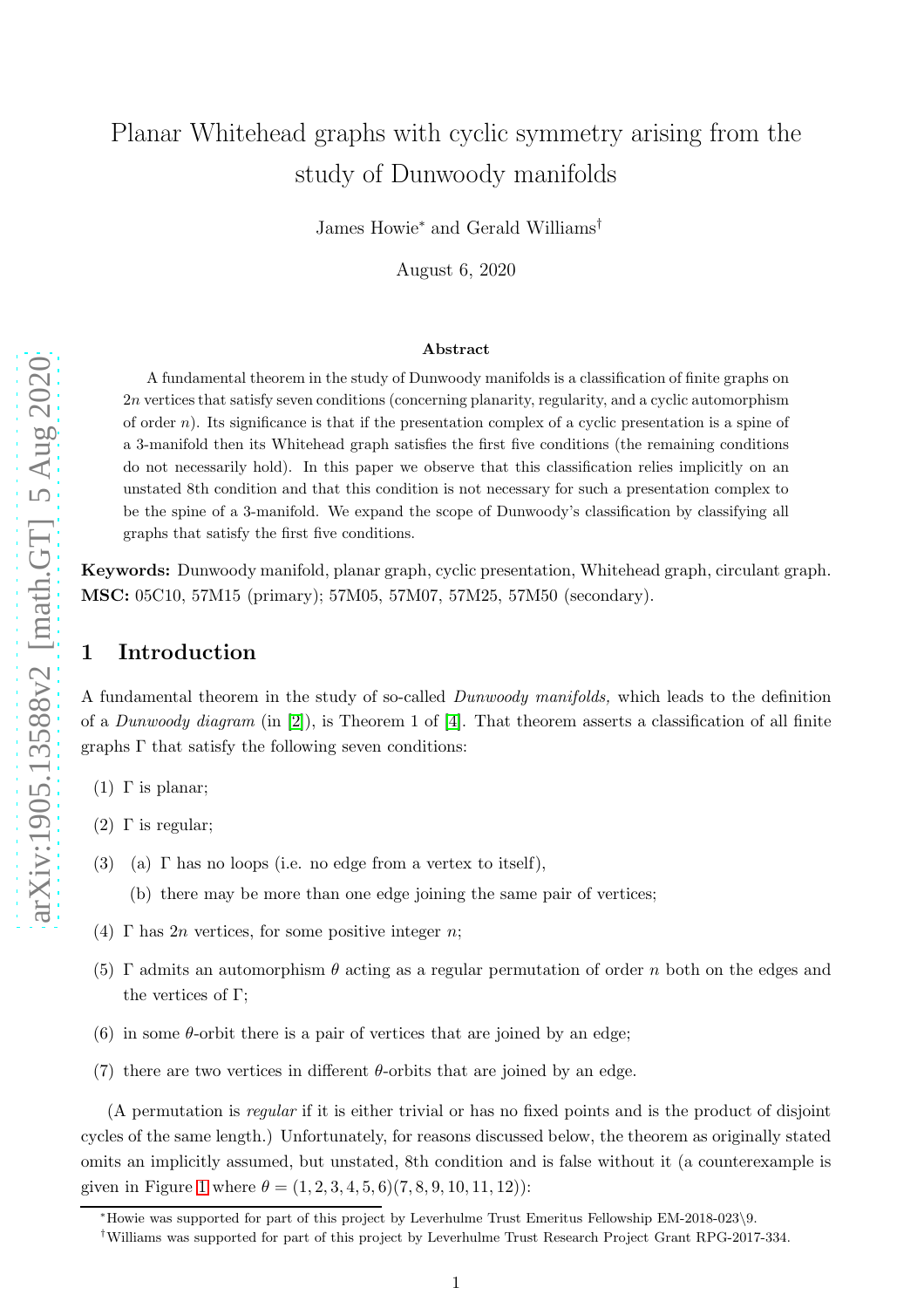(8) If v, v' are adjacent vertices in the two orbits of  $\theta$  then there is an edge joining v and  $\theta^k(v)$  for some  $(k, n) = 1$  and there is an edge joining v' and  $\theta^m(v')$  for some  $(m, n) = 1$ .

As we now describe, the motivation for the introduction of these conditions in [\[4\]](#page-16-0) arose from the study of cyclic presentations of groups that correspond to spines of 3-manifolds, or equivalently, Heegaard splittings of 3-manifolds with cyclic symmetry. The fact that condition (8) was overlooked in [\[4\]](#page-16-0) appears to be a consequence of the particular type of cyclic symmetry considered there.

The *presentation complex* K of a group presentation  $P = \langle X | R \rangle$  is the 2-complex with one 0-cell O, a loop at O for each generator  $x \in X$  and a 2-cell for each relator (the boundary of that 2-cell spelling the relator). If R is a regular neighbourhood of O then  $K \cap \partial R$  is a 1-dimensional cell complex called the *Whitehead graph* or *link graph* of P. Thus the Whitehead graph of P is the graph with  $2|X|$  vertices  $v_x, v'_x$   $(x \in X)$  and an edge  $(v_x, v_y)$  (resp.  $(v'_x, v'_y)$ ,  $(v_x, v'_y)$ ) for each occurrence of a cyclic subword  $xy^{-1}$  (resp.  $x^{-1}y$ ,  $(xy)^{\pm 1}$ ) in a relator  $r \in R$ . In [\[10\]](#page-16-1) Neuwirth provides an algorithm for deciding if the presentation complex of a group presentation with an equal number of generators and relators is a spine of a closed compact 3-manifold M. A necessary condition for a presentation to correspond to a spine in this way is that its Whitehead graph is planar (see, for example, [\[7,](#page-16-2) page 33]). Since multiedges of a Whitehead graph clearly have no effect on the graph's planarity, it is convenient to define the *reduced Whitehead graph* of P to be the graph obtained from the Whitehead graph of P by replacing all multiedges between two vertices of the Whitehead graph of P by a single edge.

A cyclic presentation of a group is a presentation with an equal number of generators and relators that admits a cyclic symmetry. Presentations with an equal number of generators and relators are called *balanced presentations* and are of interest from both topological and algebraic perspectives. Cyclic presentations form an important subclass that are more tractable than arbitrary balanced presentations (the built-in symmetry can be exploited) and which can correspond to spines of manifolds that inherit the cyclic symmetry.

Formally, the *cyclic presentation*  $P_n(w)$  is the presentation with generators  $x_0, \ldots, x_{n-1}$  (say) and relators  $w(x_i, x_{i+1}, \ldots, x_{i+n-1})$   $(0 \le i \le n-1$ , subscripts mod *n*), where the *defining word*  $w(x_0, x_1, \ldots, x_{n-1})$  is some fixed word w in the generators. It follows that the Whitehead graph Γ of  $P_n(w)$  satisfies  $(2),(3(b)),(4),(5)$ , and if w is cyclically reduced (i.e. if it has no cyclic subwords of the form  $xx^{-1}$  or  $x^{-1}x$  for any generator x) then  $\Gamma$  satisfies (3(a)) and if it corresponds to a spine of a manifold then  $(1)$  also holds. The additional conditions  $(6)$ ,  $(7)$  and  $(8)$  were imposed in order to obtain Dunwoody's classification theorem (Theorem [1.1,](#page-3-0) below). The implicitly assumed condition (8) is not necessary for a cyclic presentation to correspond to a spine. We know of two (reduced) Whitehead graphs of cyclic presentations corresponding to spines of manifolds that demonstrate this. The cyclic presentation  $P_{2m}(x_0x_1x_2^{-1})$  of the Fibonacci group  $F(2, 2m)$  corresponds to a spine of the *Fibonacci manifold* (see [\[3\]](#page-15-1),[\[5\]](#page-16-3)) and its Whitehead graph is of our type (II.11), given in Figure [17.](#page-22-0) The cyclic presentation  $P_{2m}(x_1(x_2^{-1}x_0)^l)$   $(l \ge 1)$  corresponds to a spine of a manifold [\[8\]](#page-16-4), [\[9\]](#page-16-5) and its reduced Whitehead graph is of type (II.14), given in Figure [20.](#page-22-1) As noted in [\[4\]](#page-16-0), the Fibonacci manifolds satisfy "a different sort of cyclic symmetry" to the Dunwoody manifolds. The principal difference in symmetry seems to be that the generating symmetry of the Fibonacci manifolds is orientation-reversing rather than orientation-preserving. Indeed, the classification in [\[4\]](#page-16-0) is correct under the slightly stronger hypothesis that the symmetry in (5) extends to an orientation-preserving self-homeomorphism of the ambient 2-sphere into which  $\Gamma$  embeds. A spine C may correspond to a cyclic presentation where the defining word  $w$  is not cyclically reduced, in which case the Whitehead graph contains loops (in contrast to condition (3(a))). For example, the cyclic presentation  $\langle x_0 | x_0^2 x_0^{-1} \rangle$  corresponds to a spine of the 3-sphere  $S^3$  [\[11\]](#page-16-6), and the (Fibonacci) cyclic presentation  $F(2,2) = \langle x_0, x_1 | x_0 x_1 x_0^{-1}, x_1 x_0 x_1^{-1} \rangle$ corresponds to a spine of  $S^3$  by [\[3,](#page-15-1) Theorem 3], [\[5,](#page-16-3) Theorem A].

In this paper we correct and expand [\[4,](#page-16-0) Theorem 1], by classifying all finite graphs  $\Gamma$  that satisfy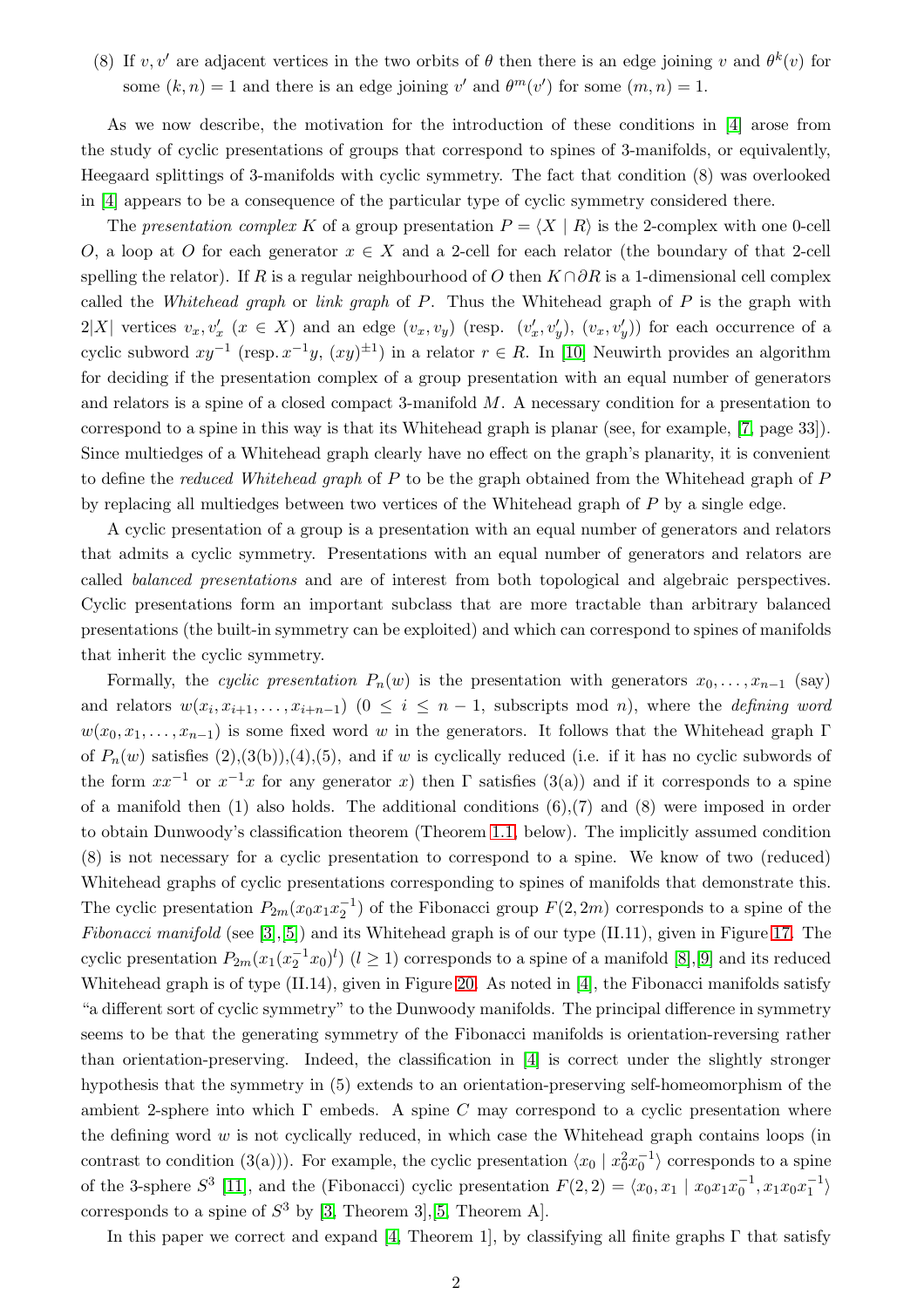conditions  $(1)$ –(5), but not necessarily conditions  $(6)$ , $(7)$ , $(8)$ . The impact of the original omission of condition (8) on the literature concerning Dunwoody manifolds is likely to be minor, as the significance of [\[4\]](#page-16-0) is the generation of interesting examples of cyclic presentations that correspond to spines of manifolds, rather than the classification. However, our classification expands the scope of Dunwoody's work by providing many new graphs that potentially arise as Whitehead graphs of such presentations. It is currently unknown which of these graphs do indeed arise in this way, beyond a few known cases which we describe at the end of this section.

To avoid a detailed tracking of the number of edges between every pair of vertices, instead of considering graphs that satisfy (3) we consider graphs that satisfy the following variant:

- (3′ ) (a) Γ has no loops (i.e. no edge from a vertex to itself),
	- (b) there is at most one edge joining the same pair of vertices.

The process of replacing all edges between any pair of vertices of a regular graph by a single edge may result in a graph that is not regular so to adjust for our variant condition (3′ ) we modify condition (2) to the following:

(2′ ) Γ can be made to be regular by replacing each edge of Γ joining two of its vertices by a suitable (finite, positive) number of edges between those vertices in such a way that, given any pair of vertices u, v, the number of edges joining u, v is equal to the number of vertices joining  $\theta(u), \theta(v)$ .

A classification of all finite graphs that satisfy conditions  $(1),(2),(3),(4),(5)$  can easily be obtained from one of all finite graphs that satisfy  $(1), (2'), (3'), (4), (5)$ . The purpose of this paper is to obtain a classification of graphs satisfying the latter conditions.

Note that condition (6) appears somewhat asymmetric, in that it involves only one of the two orbits of vertices under the automorphism  $\theta$ . However, under the presence of condition  $(2')$ , if  $(6)$ holds then, in fact, for each  $\theta$ -orbit of vertices, there exists a pair of edges in that orbit that are joined by an edge.

A classification of all finite graphs that satisfy conditions  $(1),(2),(3),(4),(5),(6),(7),(8)$  is equivalent to one of all graphs that satisfy conditions  $(1), (2'), (3'), (4), (5), (6), (7), (8)$ . In this re-expression, and referring to [\[4,](#page-16-0) Figure 1] where a graph  $\Gamma_n(a, b, c)$  is defined, Dunwoody's classification [4, Theorem 1], can be stated as follows:

<span id="page-3-0"></span>**Theorem 1.1** ([\[4,](#page-16-0) Theorem 1]). Let  $\Gamma$  be a graph satisfying  $(1), (2'), (3'), (4), (5), (6), (7), (8)$ . Then  $\Gamma$ *is isomorphic to either*  $\Gamma_n(1,1,1)$  *or*  $\Gamma_n(1,1,0)$ *.* 

(The graphs  $\Gamma_n(1,1,1)$  and  $\Gamma_n(1,1,0)$  correspond to the graphs in Figures [2](#page-18-1) and [4](#page-18-2) (below), respectively.) We express our results in terms of graphs  $\Gamma_n(\mathcal{A}, \mathcal{B}, \mathcal{Q})$  that we now define.

**Definition 1.2.** Let  $n \geq 1$ ,  $\mathcal{A}, \mathcal{B}, \mathcal{Q} \subseteq \{0, \ldots, n-1\}$  and define the graph  $\Gamma_n(\mathcal{A}, \mathcal{B}, \mathcal{Q})$  to be the graph with vertices  $v_0, \ldots, v_{n-1}, v'_0, \ldots, v'_{n-1}$  and edges  $(v_i, v_{i+a}), (v'_i, v'_{i+b}), (v_i, v'_{i+q}),$  for all  $0 \le i \le n-1$ ,  $a \in \mathcal{A}, b \in \mathcal{B}, q \in \mathcal{Q}$  (subscripts mod n). We shall say that  $\Gamma_n(\mathcal{A}, \mathcal{B}, \mathcal{Q})$  is *properly given* if  $a_1 \neq a_2$  $\pm a_2 \mod n$  and  $b_1 \not\equiv \pm b_2 \mod n$  for all  $a_1, a_2 \in \mathcal{A}$  and all  $b_1, b_2 \in \mathcal{B}$ .

The term 'properly given' was introduced by Heuberger [\[6\]](#page-16-7) when studying circulant matrices, and is a useful concept since  $(v_i, v_{i+a})$  (resp.  $(v'_i, v'_{i+b})$ ) is an edge of  $\Gamma_n(\mathcal{A}, \mathcal{B}, \mathcal{Q})$  if and only if  $(v_i, v_{i-a})$  (resp.  $(v'_i, v'_{i-b})$  is an edge, and so there is no redundancy in the sets  $\mathcal{A}, \mathcal{B}$  when  $\Gamma_n(\mathcal{A}, \mathcal{B}, \mathcal{Q})$  is properly given. In Lemma [2.1](#page-4-0) we show that if a graph satisfies  $(3')$ , $(4)$ , $(5)$  then it is isomorphic to  $\Gamma_n(\mathcal{A}, \mathcal{B}, \mathcal{Q})$  for some  $\mathcal{A}, \mathcal{B} \subseteq \{1, \ldots, n-1\}$  and  $\mathcal{Q} \subseteq \{0, \ldots, n-1\}$ ; if it also satisfies  $(2')$  then it is the Whitehead graph of some cyclic presentation  $P_n(w)$  and either  $\mathcal{A} = \mathcal{B} = \emptyset$  or  $\mathcal{A} \neq \emptyset$  and  $\mathcal{B} \neq \emptyset$ , and if it also satisfies (7) then  $\mathcal{Q} \neq \emptyset$ . If (7) does not hold, then  $\Gamma_n(\mathcal{A}, \mathcal{B}, \mathcal{Q})$  is the disjoint union of two circulant graphs, in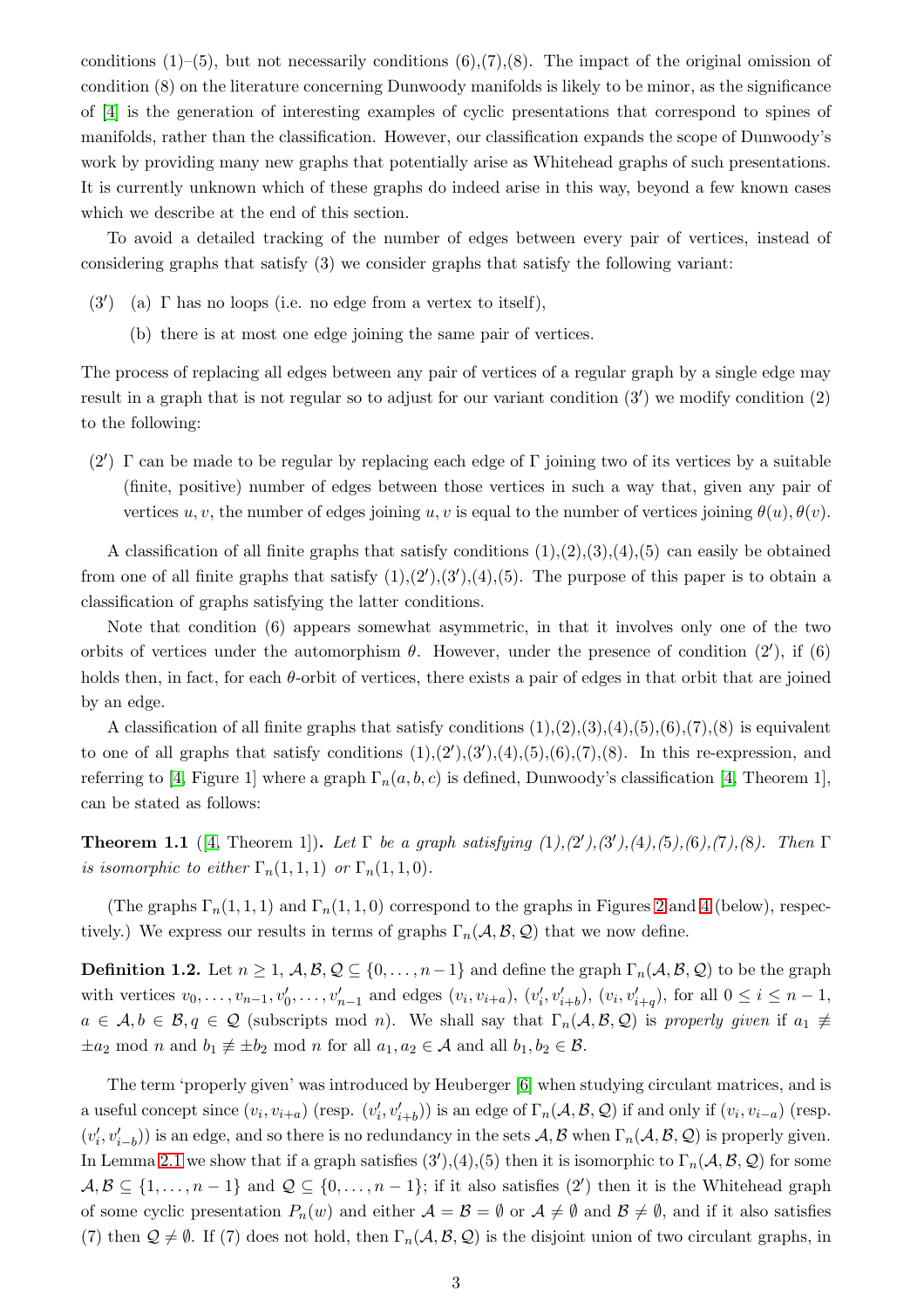which case a classification may be obtained directly from a result of Heuberger [\[6\]](#page-16-7) (Lemma [2.4,](#page-6-0) below); thus we may assume that (7) does hold. We show in Lemma [2.3](#page-6-1) that all components of  $\Gamma_n(\mathcal{A}, \mathcal{B}, \mathcal{Q})$  are then isomorphic, so we may also assume that  $\Gamma_n(\mathcal{A}, \mathcal{B}, \mathcal{Q})$  is connected. The regularity condition  $(2')$  is unimportant for our proof methods so we provide a more general classification that is independent of (2′ ) before specializing to the more restricted case. Specifically, Theorem [A](#page-4-1) classifies all the connected graphs that satisfy  $(1),(3'),(4),(5)$  and Corollary [B](#page-4-2) classify those that also satisfy  $(2')$ . Dunwoody's classification (Theorem [1.1\)](#page-3-0) follows as a special case of Corollary [B.](#page-4-2)

<span id="page-4-1"></span>**Theorem A.** *Suppose*  $n \geq 2$ *,*  $\mathcal{A}, \mathcal{B} \subseteq \{1, \ldots, n-1\}$ *,*  $\emptyset \neq \mathcal{Q} \subseteq \{0, \ldots, n-1\}$  *and let*  $\Gamma = \Gamma_n(\mathcal{A}, \mathcal{B}, \mathcal{Q})$ *be properly given. Then* Γ *is connected and planar if and only if one of the cases of Table [1](#page-17-0) holds for some*  $0 \le q \le n - 1$ *.* 

<span id="page-4-2"></span>Corollary B. *Suppose*  $n \geq 2$ ,  $\mathcal{A}, \mathcal{B} \subseteq \{1, \ldots, n-1\}, \emptyset \neq \mathcal{Q} \subseteq \{0, \ldots, n-1\}$  *and let*  $\Gamma = \Gamma_n(\mathcal{A}, \mathcal{B}, \mathcal{Q})$ *be properly given. Then* Γ *is connected and satisfies (*1*) and (*2 ′ *) if and only if one of the cases of Table* [1](#page-17-0) *holds* for some  $0 \le q \le n - 1$  *where either*  $\mathcal{A} = \mathcal{B} = \emptyset$  *or*  $\mathcal{A} \ne \emptyset$  *and*  $\mathcal{B} \ne \emptyset$ *.* 

We exhibit the graphs  $\Gamma_n(\mathcal{A}, \mathcal{B}, \mathcal{Q})$  from Theorem [A](#page-4-1) and Corollary [B](#page-4-2) in Figures [2–](#page-18-1)[35](#page-26-0) where we denote the vertices  $v_i$  and  $v'_i$  by i and  $\overline{i}$  (for clarity, in Figures [22](#page-23-0) and [23](#page-23-1) we omit some vertex labels that can be easily deduced). These fall into 3 classes: Class I, which holds for all  $n$ , Class II which holds for all even n, and Class III which holds for all  $n \equiv 2 \mod 4$ . We now summarize the situation for those graphs from Corollary [B,](#page-4-2) i.e. those that are potentially reduced Whitehead graphs of cyclic presentations corresponding to spines of manifolds. In Class I there are three isomorphism classes of connected graphs that satisfy  $(1), (2'), (3'), (4), (5), (7)$ . Two of these (types  $(1.1)$  and  $(1.3)$ ) satisfy both  $(6)$  and  $(8)$  and correspond to Dunwoody manifolds, and one of them (type  $(I.5)$ ) does not satisfy  $(6)$  (and hence does not satisfy  $(8)$ ). It follows that Dunwoody's original classification [\[4\]](#page-16-0) is correct when  $n$  is odd. In Class II there are 7 isomorphism classes of connected graphs that satisfy  $(1), (2'), (3'), (4), (5), (7);$  none of these satisfy  $(8)$ , all but one of them (type  $(II.6)$ ) satisfies  $(6)$ . We remark that, when n is even, conditions  $(1.3)$  and  $(II.6)$  yield isomorphic graphs: if n is even and  $(n, s) = 1$  then  $\Gamma_n({s}, {s}, {q}) \cong \Gamma_n(\emptyset, \emptyset, {q, q + s, q - s})$ . As previously mentioned, two of the graphs in Class II are known to correspond to spines of manifolds: type (II.11) to the Fibonacci manifolds of  $[5]$  and type  $(II.14)$  to the manifolds of  $[8], [9]$  $[8], [9]$ . In Class III there are 9 isomorphism classes of connected graphs that satisfy  $(1),(2'),(3'),(4),(5),(7)$ ; precisely two of them satisfy  $(8)$ , all of them satisfy (6) and none are known to correspond to spines of manifolds. We expect that some of the remaining graphs are also reduced Whitehead graphs of cyclic presentations corresponding to spines of manifolds; investigating which of them are is a subject for future research.

## 2 Circulant graphs and the graphs  $\Gamma_n(\mathcal{A}, \mathcal{B}, \mathcal{Q})$

We first prove the previously mentioned lemma, which relates the conditions  $(2')$ , $(3')$ , $(4)$ , $(5)$ , $(6)$ , $(7)$  to the graphs  $\Gamma_n(\mathcal{A}, \mathcal{B}, \mathcal{Q})$  and to Whitehead graphs of cyclic presentations.

<span id="page-4-0"></span>Lemma 2.1. *Let* Γ *be a graph.*

- *(a) The following are equivalent:*
	- (*i*) conditions  $(3'(b)), (4), (5)$  (resp. and  $(3'(a)))$  hold;
	- *(ii)*  $\Gamma$  *is isomorphic to*  $\Gamma_n(\mathcal{A}, \mathcal{B}, \mathcal{Q})$  *for some*  $\mathcal{A}, \mathcal{B}, \mathcal{Q} \subseteq \{0, \ldots, n-1\}$  *(resp. where*  $0 \notin \mathcal{A}$  *and*  $0 \notin \mathcal{B}$ ).
- *(b) The following are equivalent:*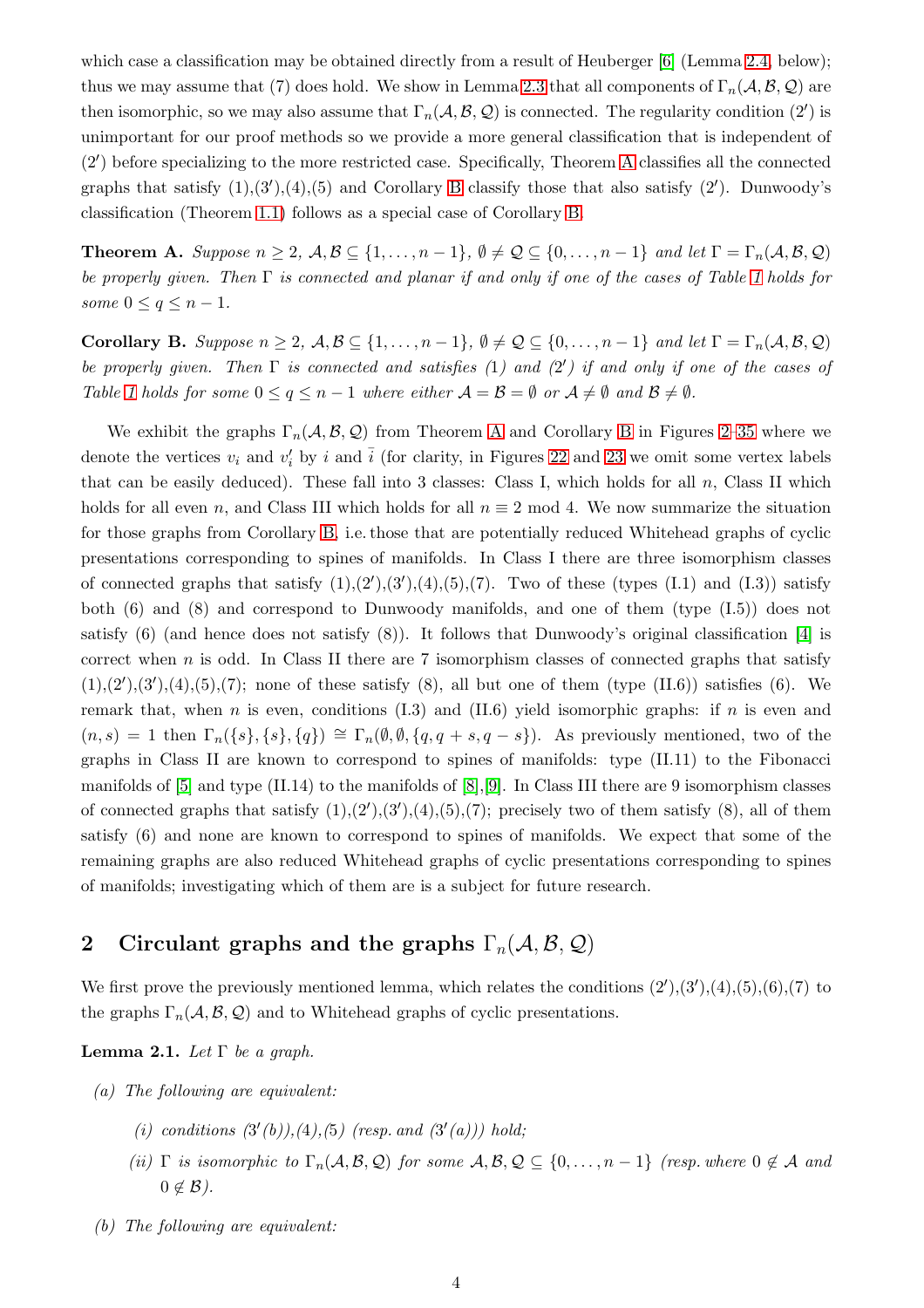- (*i*) conditions  $(2'), (3'(b)), (4), (5)$  (resp. and  $(3'(a)))$  hold;
- *(ii)*  $\Gamma$  *is isomorphic to*  $\Gamma_n(\mathcal{A}, \mathcal{B}, \mathcal{Q})$  *for some*  $\mathcal{A}, \mathcal{B}, \mathcal{Q} \subseteq \{0, \ldots, n-1\}$  *where either*  $\mathcal{A} = \emptyset$  *and*  $\mathcal{B} = \emptyset$  *or*  $\mathcal{A} \neq \emptyset$  *and*  $\mathcal{B} \neq \emptyset$  *(resp. where*  $0 \notin \mathcal{A}$  *and*  $0 \notin \mathcal{B}$ *)*;
- *(iii)*  $\Gamma$  *is isomorphic to the reduced Whitehead graph of a cyclic presentation*  $P_n(w)$  *(resp. where* w *is cyclically reduced).*

*Proof.* In each case the 'resp.' statements are obvious, so we pay no attention to them in what follows.

 $(a)(i) \Rightarrow (a)(ii)$ . Let  $v, v'$  be vertices of  $\Gamma$  from the two orbits of  $\theta$ . Since the automorphism  $\theta$  of condition (5) acts as a regular permutation, for distinct  $i, j \ (0 \leq i, j \leq n-1)$  we have  $\theta^{i}(v) \neq \theta^{j}(v)$ and  $\theta^i(v') \neq \theta^j(v')$ . Thus, for each  $0 \leq i \leq n-1$  setting  $v_i = \theta^i(v)$ ,  $v'_i = \theta^i(v')$  defines  $2n$  distinct vertices. The set of neighbours of vertex v is the set  $N(v) = \{v_a \mid a \in \mathcal{A}\}\cup \{v'_a \mid q \in \mathcal{Q}\}\)$  for some  $\mathcal{A},\mathcal{Q}\subseteq\{0,\ldots,n-1\}$ . Similarly the set of neighbours of vertex v' is the set  $N(v')=\{v'_b\mid b\in$  $\mathcal{B}\}\cup\{v_{n-q} \mid q \in \mathcal{Q}\}\)$  for some  $\mathcal{B}\subseteq\{0,\ldots,n-1\}.$  Thus, by (5), for each  $0\leq i\leq n-1$  the set of neighbours  $N(v_i) = \{v_{i+a} \mid a \in \mathcal{A}\} \cup \{v'_{i+q} \mid q \in \mathcal{Q}\}\$  and  $N(v'_i) = \{v'_{i+b} \mid b \in \mathcal{B}\} \cup \{v_{i-q} \mid q \in \mathcal{Q}\}\$ (subscripts mod *n*). That is, Γ is isomorphic to  $\Gamma_n(\mathcal{A}, \mathcal{B}, \mathcal{Q})$ .

(a)(ii)  $\Rightarrow$  (a)(i). Letting  $\theta$  be the automorphism given by  $\theta(v_i) = v_{i+1}, \theta(v'_i) = v'_{i+1}$  (subscripts mod n) we see that (5) holds while  $(3'(b))$ , (4) clearly hold.

 $(b)(i) \Rightarrow (b)(ii)$ . By part (a) the graph  $\Gamma$  is isomorphic to  $\Gamma_n(\mathcal{A}, \mathcal{B}, \mathcal{Q})$  for some  $\mathcal{A}, \mathcal{B}, \mathcal{Q} \subseteq \{0, \ldots, n-\}$ 1}. If  $\mathcal{A} = \emptyset$  and  $\mathcal{B} \neq \emptyset$  then any attempt to make  $\Gamma = \Gamma_n(\mathcal{A}, \mathcal{B}, \mathcal{Q})$  regular by the process in condition (2') will fail: vertices  $v_i$  are only adjacent to vertices  $v'_j$  and each edge at a vertex  $v_i$  is incident at a vertex  $v'_j$ , while there exist edges  $(v'_j, v'_{j+b})$ , ensuring that the degree of  $v'_j$  will strictly exceed that of  $v_i$ . A similar argument applies if  $\mathcal{A} \neq \emptyset$  and  $\mathcal{B} = \emptyset$ .

 $(b)(ii) \Rightarrow (b)(i)$ . By part (a) the conditions  $(3'(b)), (4), (5)$  hold, so it remains to show that  $(2')$ holds. If  $|A| = |B|$  then  $\Gamma_n(A, \mathcal{B}, \mathcal{Q})$  is regular so  $(2')$  holds. If  $|A| > |B| > 0$  then, for some fixed  $b \in \mathcal{B}$  replacing the edge joining vertices  $v'_i, v'_{i+b}$  by  $|\mathcal{A}| - |\mathcal{B}| + 1$  edges joining these vertices (for each  $0 \leq i \leq n-1$ ) produces a regular graph, obtained by the manner described in  $(2')$ . A similar argument applies if  $|\mathcal{B}| > |\mathcal{A}| > 0$ .

 $(b)(i) \Rightarrow (b)(iii)$  By part (a) the graph  $\Gamma$  is isomorphic to  $\Gamma_n(\mathcal{A}, \mathcal{B}, \mathcal{Q})$  for some  $\mathcal{A}, \mathcal{B}, \mathcal{Q} \subseteq \{0, \ldots, n-\}$ 1}. Consider a regular graph  $\Lambda$  obtained from  $\Gamma = \Gamma_n(\mathcal{A}, \mathcal{B}, \mathcal{Q})$  in the manner described in (2'). Then  $\Lambda$  has vertices  $v_i, v'_i$  and edges  $(v_i, v_{i+a})$  of multiplicity  $m_a \ge 1$ ,  $(v'_i, v'_{i+b})$  of multiplicity  $m_b \ge 1$ , and  $(v_i, v'_{i+q})$  of multiplicity  $m_q \ge 1$  (say) for each  $a \in \mathcal{A}, b \in \mathcal{B}, q \in \mathcal{Q}$   $(0 \le i \le n-1)$ . Then the degree of any vertex  $v_i$  is  $2\sum_{a\in\mathcal{A}}m_a + \sum_{q\in\mathcal{Q}}m_q$  and the degree of any vertex  $v'_i$  is  $2\sum_{b\in\mathcal{B}}m_b + \sum_{q\in\mathcal{Q}}m_q$ and so, since  $\Lambda$  is regular, we have  $\sum_{a\in\mathcal{A}} m_a = \sum_{b\in\mathcal{B}} m_b$ . By replacing each edge of  $\Lambda$  by n edges, if necessary, we may assume that  $\sum_{a\in\mathcal{A}}am_a+\sum_{b\in\mathcal{B}}bm_b+\sum_{q\in\mathcal{Q}}qm_q\equiv 0\ \text{mod}\ n$ . This ensures that there exists a word w in generators  $x_0, \ldots, x_{n-1}$  with  $m_a$  cyclic subwords of the form  $x_j x_{j+a}^{-1}$ ,  $m_b$  cyclic subwords of the form  $x_j^{-1}x_{j+b}$ , and  $m_q$  cyclic subwords of the form  $x_jx_{j+q}$  for each  $a \in \mathcal{A}, b \in \mathcal{B}$ ,  $q \in \mathcal{Q}$ . Then setting  $v_i = v_{x_i}, v'_i = v'_{x_i}$  we see that  $\Lambda$  is isomorphic to the Whitehead graph of the cyclic presentation  $P_n(w)$ .

(b)(iii)  $\Rightarrow$  (b)(i). Suppose that  $\Gamma$  is the reduced Whitehead graph of a cyclic presentation  $P_n(w)$ . Then, as described in the introduction, the Whitehead graph  $\Lambda$  of  $P_n(w)$  satisfies  $(2),(3(b)),(4),(5)$ . Thus  $\Gamma$  satisfies  $(3'(b))$ , (4), (5), and since the regular graph  $\Lambda$  can be obtained from  $\Gamma$  in the manner described in  $(2')$  the graph  $\Gamma$  satisfies  $(2')$  $\Box$ 

The *circulant graph*  $\text{circ}_n(\mathcal{S})$  (where  $\mathcal{S} \subseteq \{0, 1, \ldots, n-1\}$ ) is the graph with vertex set  $\{u_0, \ldots, u_{n-1}\}$ and edge set  $\{(u_i, u_{i+s}) \mid 0 \le i \le n-1, s \in S\}$  (subscripts mod n). Since  $(u_i, u_{i+s})$  is an edge of circ<sub>n</sub>(S) if and only if  $(u_i, u_{i-s})$  is an edge, the graph circ<sub>n</sub>(S) is said to be *properly given* if  $s \not\equiv \pm t \bmod n$  for all  $s, t \in S$ ,  $s \neq t$  [\[6\]](#page-16-7). Note that the induced subgraphs of  $\Gamma_n(\mathcal{A}, \mathcal{B}, \mathcal{Q})$  with vertex set  $\{v_0, \ldots, v_{n-1}\}$  and with vertex set  $\{v'_0, \ldots, v'_{n-1}\}$  are the circulant graphs  $circ_n(\mathcal{A})$ ,  $circ_n(\mathcal{B})$ , respectively. In particular,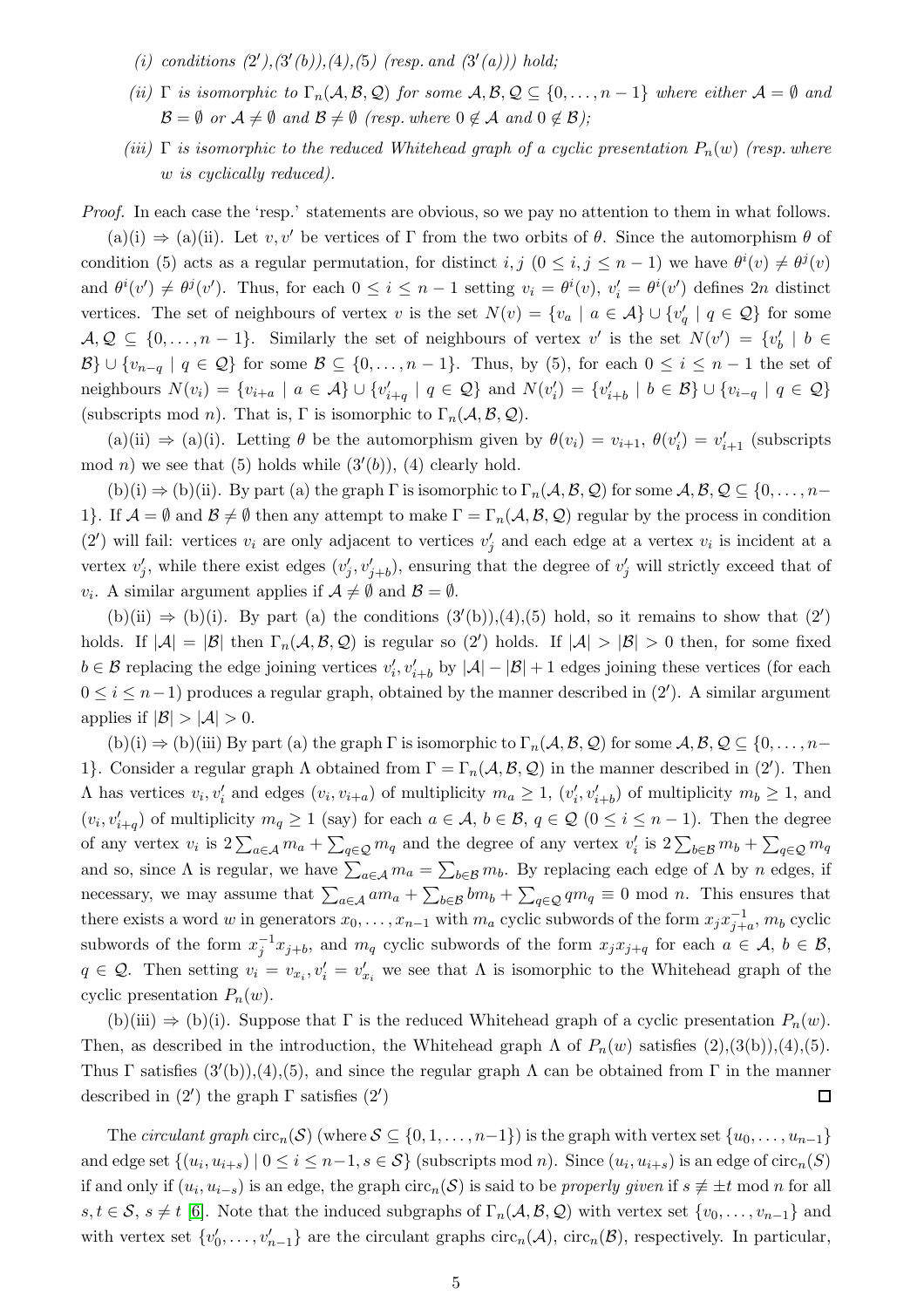if  $\mathcal{Q} = \emptyset$  then  $\Gamma_n(\mathcal{A}, \mathcal{B}, \mathcal{Q})$  is the disjoint union of circ<sub>n</sub>( $\mathcal{A}$ ) and circ<sub>n</sub>( $\mathcal{B}$ ). The connected components of a circulant graph are described by the following result.

<span id="page-6-2"></span>**Lemma 2.2** ([\[1\]](#page-15-2)). Let  $S \subseteq \{0, 1, \ldots, n-1\}$  and set  $d = \gcd(n, s \in S)$ ). Then  $\text{circ}_n(S)$  consists of d connected components, each of which is isomorphic to  $\text{circ}_{n/d}(S/d)$  where  $S/d = \{s/d \mid s \in S\}$ . In *particular,*  $circ_n(\mathcal{S})$  *is connected if and only if*  $d = 1$ *.* 

In a similar way, for  $\mathcal{Q} \neq \emptyset$ , the connected components of  $\Gamma_n(\mathcal{A}, \mathcal{B}, \mathcal{Q})$  are described by the following. (When  $\mathcal{Q} = \emptyset$ , the connected components of  $\Gamma_n(\mathcal{A}, \mathcal{B}, \mathcal{Q})$  follow immediately from Lemma [2.2.](#page-6-2))

<span id="page-6-1"></span>**Lemma 2.3.** Suppose  $\mathcal{Q} \neq \emptyset$  and fix some  $q_0 \in \mathcal{Q}$  and set  $d = \gcd(n, a \ (a \in \mathcal{A}), b \ (b \in \mathcal{B}), q - q_0 \ (q \in \mathcal{A})$  $(Q)$ )*.* Then  $\Gamma = \Gamma_n(\mathcal{A}, \mathcal{B}, \mathcal{Q})$  consists of d connected components, each of which is isomorphic to  $\Gamma_{n/d}(\mathcal{A}/d, \mathcal{B}/d, \mathcal{Q}/d)$  where  $\mathcal{A}/d = \{a/d \mid a \in \mathcal{A}\}, \mathcal{B}/d = \{b/d \mid b \in \mathcal{B}\}, \mathcal{Q}/d = \{q_0 + (q-q_0)/d \mid q \in \mathcal{Q}\}.$ *In particular,*  $\Gamma$  *is connected if and only if*  $d = 1$ *.* 

*Proof.* Let  $\Lambda_0 = \Gamma_{n/d}(\mathcal{A}/d, \mathcal{B}/d, \mathcal{Q}/d)$ . Then  $\Lambda_0$  has vertices  $x_j, x'_j$  and edges  $(x_j, x_{j+a/d}), (x'_j, x'_{j+b/d}),$  $(x_j, x'_{j+q_0+(q-q_0)/d})$   $a \in \mathcal{A}, b \in \mathcal{B}, q \in \mathcal{Q}, 0 \leq j \leq n/d-1$ . For each  $0 \leq j \leq n/d-1$  let  $y_j = x_j$ ,  $y'_j = x'_{j+q_0}$ . Then  $\Lambda_0$  has vertices  $y_j, y'_j$  and edges  $(y_j, y_{j+a/d}), (y'_j, y'_{j+b/d}), (y_j, y'_{j+(q-q_0)/d})$   $a \in \mathcal{A}, b \in$  $\mathcal{B}, q \in \mathcal{Q}, 0 \leq j \leq n/d-1$ . Contracting each edge  $(y_j, y'_j)$  contracts  $\Lambda_0$  to the circulant graph circ<sub>n</sub>( $A/d \cup B/d \cup \{(q - q_0)/d \ (q \in \mathcal{Q})\}\)$ , which is connected by Lemma [2.2,](#page-6-2) and thus  $\Lambda_0$  is connected.

For each j set  $w_{dj} = y_j$ ,  $w'_{dj} = y'_j$ , so that  $\Lambda_0$  has vertices  $w_0, w_d, \ldots, w_{n-d}, w'_0, w'_d, \ldots, w'_{n-d}$ and edges  $(w_i, w_{i+a})$ ,  $(w'_i, w'_{i+b})$ ,  $(w_i, w'_{i+q-q_0})$ , where  $i = dj$ . Now for each  $1 \leq \alpha \leq d-1$  let  $\Lambda_{\alpha}$ be an isomorphic copy of  $\Lambda_0$  with vertices  $w_\alpha, w_{\alpha+d}, \ldots, w_{\alpha+n-d}, w'_{\alpha}, w'_{\alpha+d}, \ldots, w'_{\alpha+n-d}$  and edges  $(w_i, w_{i+a}), (w'_i, w'_{i+b}), (w_i, w'_{i+q-q_0}),$  where  $i = dj + \alpha$ . Then the disjoint union  $\Lambda$  of  $\Lambda_0, \ldots, \Lambda_{d-1}$  has vertices  $w_0, \ldots, w_{n-1}, w'_0, \ldots, w'_{n-1}$  and edges  $(w_i, w_{i+a}), (w'_i, w'_{i+b}), (w_i, w'_{i+q-q_0})$   $a \in \mathcal{A}, b \in \mathcal{B}, q \in \mathcal{Q},$  $0 \leq i \leq n-1$ . Now for each i, setting  $v_i = w_i$  and  $v'_i = w'_{i-q_0}$  shows that  $\Lambda$  is isomorphic to  $\Gamma_n(\mathcal{A}, \mathcal{B}, \mathcal{Q})$ , and the proof is complete.  $\Box$ 

Thus, by Lemmas [2.1](#page-4-0) and [2.3,](#page-6-1) in studying graphs that satisfy  $(3')$ , $(4)$ , $(5)$ , $(7)$ , we may assume that the graphs are connected, as we do in Theorem [A](#page-4-1) and Corollary [B.](#page-4-2)

Heuberger [\[6\]](#page-16-7) classified the planar circulant graphs, and this classification will be a key tool in our proofs. Since the inclusion of 0 in S clearly has no bearing on planarity, we may assume that  $0 \notin S$ .

<span id="page-6-0"></span>**Theorem 2.4** ([\[6,](#page-16-7) Theorem 23]). Let  $\text{circ}_n(\mathcal{S})$  be a connected, properly given, circulant graph where  $S \subseteq \{1, \ldots, n-1\}$ . Then  $\text{circ}_n(S)$  is planar if and only if one of the following holds:

- *(i)*  $S = \{s\}$ *, for some s;*
- *(ii)*  $S = \{s, \pm 2s\}$ *, for some s and n is even;*
- *(iii)*  $S = \{s, n/2\}$ *, where* 2|s and  $n \equiv 2 \mod 4$ *.*

Note that for  $n \geq 5$ , in Theorem [2.4\(](#page-6-0)ii) we have  $n/2 \notin S$ , for otherwise either  $s = n/2$ , in which case  $2s \equiv 0 \mod n$ , so S is not a subset of  $\{1, \ldots, n-1\}$ , or  $2s = n/2$  so the fact that  $\text{circ}_n(S)$  is connected implies that  $(n, \pm n/4, n/2) = 1$ , i.e.  $n = 4$ , a contradiction. Thus for  $n \geq 5$  the cases (ii) and (iii) of Theorem [2.4](#page-6-0) are distinct. Since the subgraphs  $circ_n(\mathcal{A})$ ,  $circ_n(\mathcal{B})$  of our (connected) graph  $\Gamma_n(\mathcal{A}, \mathcal{B}, \mathcal{Q})$  may be disconnected, it is useful to remove the hypothesis that circ $_n(S)$  is connected from Theorem [2.4.](#page-6-0) Using Lemma [2.2](#page-6-2) to do this we have:

<span id="page-6-3"></span>Corollary 2.5. Let  $S \subseteq \{1, \ldots, n-1\}$  be properly given. Then  $\text{circ}_n(S)$  is planar if and only if one *of the following holds:*

- *(i)*  $S = \emptyset$  *or*  $S = \{s\}$ *, for some s;*
- *(ii)*  $S = \{s, \pm 2s\}$ , for some s and  $n/d$  *is even,*  $d = (n, s)$ ;
- *(iii)*  $S = \{s, n/2\}$ *, where*  $2d|s$  *and*  $n/d \equiv 2 \mod 4$ ,  $d = (n/2, s)$ *.*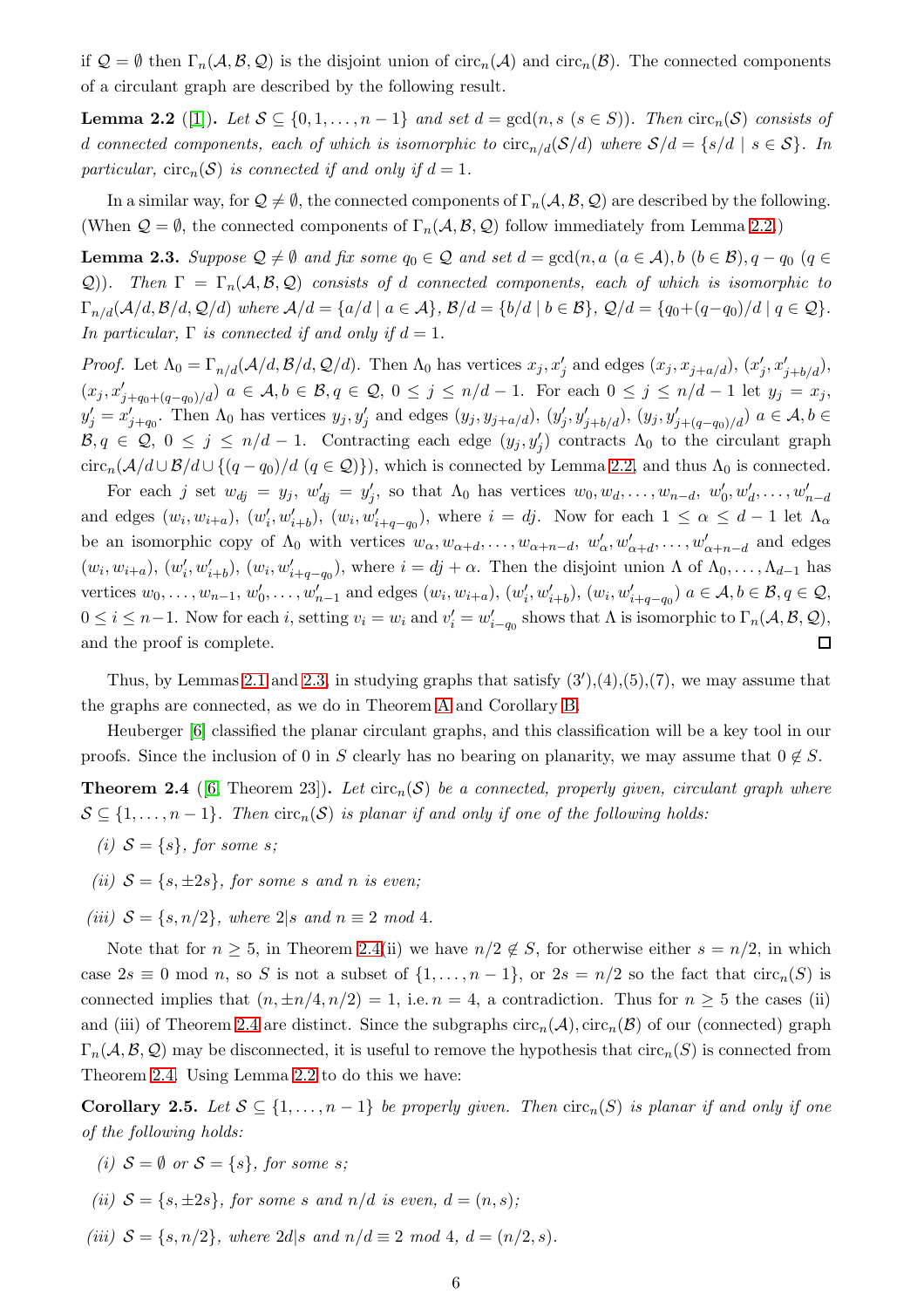## 3 Proof of Theorem [A](#page-4-1)

We first list certain non-planar graphs  $\Gamma_n(\mathcal{A}, \mathcal{B}, \mathcal{Q})$  that are important for our arguments.

<span id="page-7-0"></span>**Proposition 3.1.** *The following graphs are non-planar where*  $n \geq 4$ *:* 

- *(i)*  $\Gamma_n(\emptyset, \emptyset, \{0, 1, n-1\})$ *, where n is odd*;
- *(ii)*  $\Gamma_n({1}, {1}, {0}, 1, n-1)$ *;*
- $(iii)$   $\Gamma_n({1}, {1}, {0, 2})$ ;
- *(iv)*  $\Gamma_n({2}, {2}, {0, 1})$ *, where n is even;*
- *(v)* Γn({1, 2}, {1}, {0})*, where* n *is even;*
- *(vi)*  $\Gamma_n({2}, {2}, {0}, n/2)$ *), where*  $n \equiv 2 \mod 4$ ;
- *(vii)*  $\Gamma_n({2, n/2}, {2, n/2}, {0})$ *, where*  $n \equiv 2 \mod 4$ *;*
- $(viii)$   $\Gamma_n(\emptyset, \emptyset, \{0, n/4, n/2, 3n/4\})$ *, where*  $4|n;$ 
	- $(ix)$   $\Gamma_n(\emptyset, \emptyset, \{0, n/3, n/2, 2n/3\})$ *, where*  $6|n;$
	- $(x) \Gamma_n(\emptyset, \emptyset, \{0, n/6, n/2, 5n/6\})$ *, where* 6|*n*.
- *Proof.* (i) By setting (for each  $0 \leq i \leq n-1$ )  $u_i = v_i$  when i is even,  $u_i = v'_i$  when i is odd,  $u_{i+n} = v'_i$  when i is even,  $u_{i+n} = v_i$  when i is odd, we see that  $\Gamma_n(\emptyset, \emptyset, \{0, 1, -1\})$  is isomorphic to circ<sub>2n</sub>( $\{1, n\}$ ) which is non-planar (by Corollary [2.5\)](#page-6-3).
	- (ii) Contracting the edges  $(v_i, v_{i+1}), (v'_i, v'_{i+1})$   $(3 \le i \le n-2)$  contracts  $\Gamma = \Gamma_n({1}, {1}, {0}, 1, -1)$  to  $\Gamma_3({1}, {1}, {0, 1, -1})$ , which contains  $\Gamma_3(\emptyset, \emptyset, {0, 1, -1})$  as a subgraph, but this is isomorphic to the complete bipartite graph  $K_{3,3}$ .
- (iii) Contracting the edges  $(v_i, v_{i+1}), (v'_i, v'_{i+1})$   $(4 \le i \le n-2)$  contracts  $\Gamma = \Gamma_n({1}, {1}, {0}, 2)$  to  $\Gamma_4({1}, {1}, {0, 2})$ . Then contracting the edges  $(v_i, v'_i)$   $(1 \le i \le 3)$  leaves complete graph  $K_5$ , so  $\Gamma$  is non-planar.
- (iv) Contracting the edges  $(v_i, v_{i+2}), (v'_i, v'_{i+2})$   $(3 \le i \le n-3)$  contracts  $\Gamma = \Gamma_n({2}, {2}, {0, 1})$  to  $\Gamma_4({1, 2}, {0, 1})$ . Contracting the edges  $(v_0, v'_0), (v_2, v'_2)$  leaves the complete bipartite graph  $K_{3,3}$ , so  $\Gamma$  is non-planar.
- (v) Contracting the edges  $(v_i, v_{i+1}), (v'_i, v'_{i+1})$   $(3 \le i \le n-2)$  contracts  $\Gamma = \Gamma_n({1, 2}, {1}, {0})$  to  $\Gamma_4(\{1,2\},\{1\},\{0\})$ . Contracting the edges  $(v_2, v'_2), (v_3, v'_3), (v'_0, v'_1)$  leaves the complete graph  $K_5$ , so  $\Gamma$  is non-planar.
- (vi) Contracting the edges  $(v_i, v_{i+2}), (v'_i, v'_{i+2}),$  for  $0 \le i \le n-1$ , i odd and for  $4 \le i \le n-2$ , i even, then contracting the edges  $(v_i, v'_i)$   $(i = 0, 2, 4)$  leaves the complete graph  $K_5$ , so  $\Gamma$  is non-planar.
- (vii) Contracting the edges  $(v_i, v_{i+2}), (v'_i, v'_{i+2})$  for each odd i with  $1 \le i \le n-1$  and contracting the edges  $(v_i, v_{i+2}), (v'_i, v'_{i+2})$  for each even i with  $4 \leq i \leq n-2$  (which is no edges when  $n = 6$ ) then contracting the edges  $(v_0, v'_0)$ ,  $(v_2, v'_2)$ ,  $(v_4, v'_4)$  leaves the complete graph  $K_5$ , so  $\Gamma$  is non-planar.
- (viii) The induced subgraph of  $\Gamma = \Gamma_n(\emptyset, \emptyset, \{0, n/4, n/2, 3n/4\})$  with vertices  $v_0, v_{n/4}, v_{n/2}, v'_0, v'_{n/4}, v'_{n/2}$ is the complete bipartite graph  $K_{3,3}$  so  $\Gamma$  is non-planar.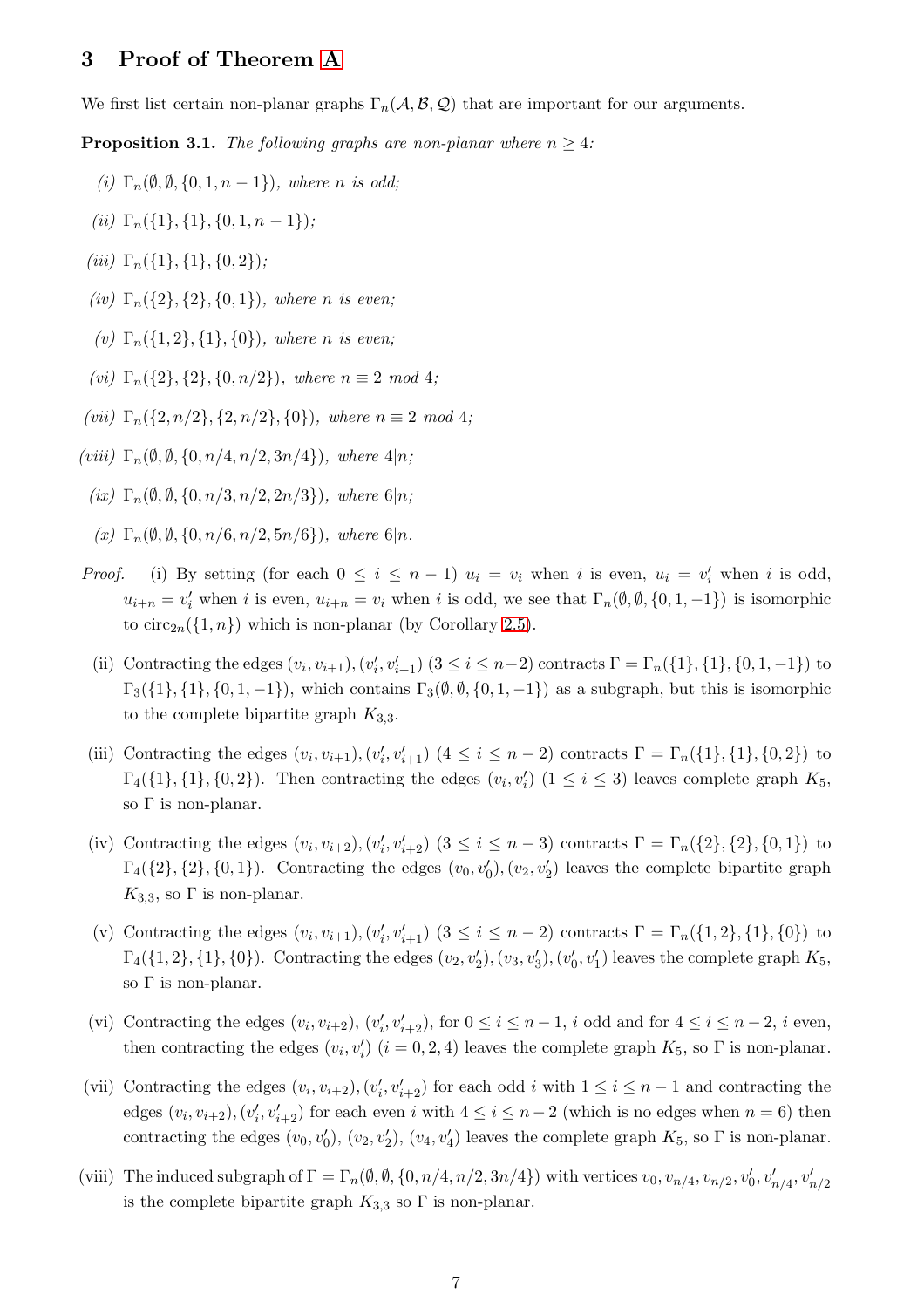- (ix) The induced subgraph of  $\Gamma = \Gamma_n(\emptyset, \emptyset, \{0, n/3, n/2, 2n/3\})$  with vertices  $v_0, v_{n/3}, v_{2n/3}, v'_0, v'_{n/3}, v'_{2n/3}$ is the complete bipartite graph  $K_{3,3}$  so  $\Gamma$  is non-planar.
- (x) The map  $v_i \mapsto v_i, v'_i \mapsto v'_{i+n/2}$   $(0 \le i \le n-1)$  gives an isomorphism between this graph and that in part (ix), which is non-planar.

 $\Box$ 

It simplifies our later arguments if we may assume  $n \geq 5$  so we now classify the connected planar graphs  $\Gamma_n(\mathcal{A}, \mathcal{B}, \mathcal{Q})$  in the cases  $n = 2, 3, 4$ .

<span id="page-8-0"></span>**Lemma 3.2.** *Suppose*  $\mathcal{Q} \neq \emptyset$ ,  $0 \notin \mathcal{A}$ ,  $\mathcal{B}$  *and assume that*  $\Gamma = \Gamma_n(\mathcal{A}, \mathcal{B}, \mathcal{Q})$  *is properly given. Then* 

- *1.*  $\Gamma_2(\mathcal{A}, \mathcal{B}, \mathcal{Q})$  *is connected and planar if and only if*  $(\{\mathcal{A}, \mathcal{B}\}, \mathcal{Q})$  *is any of the cases from Class I of Table [1.](#page-17-0)*
- *2.* Γ3(A,B, Q) *is connected and planar if and only if* ({A,B}, Q) *is any of the cases from Class I of Table [1.](#page-17-0)*
- *3.* Γ4(A,B, Q) *is connected and planar if and only if* ({A,B}, Q) *is any of the cases from Class I or Class II of Table [1.](#page-17-0)*

*Proof.* 1. If  $\mathcal{A} = \mathcal{B} = \emptyset$  and  $|\mathcal{Q}| = 1$  then  $\Gamma = \Gamma_2(\mathcal{A}, \mathcal{B}, \mathcal{Q})$  is disconnected; in all other cases  $\Gamma$  is connected and planar (of type  $(L.1), (L.2), (L.3), (L.4),$  or  $(L.5)$ ).

2. Here  $A, B \subseteq {\pm 1}$ . If  $|Q| = 1$  then  $\Gamma$  is connected and planar if and only if  $A, B$  are not both empty; that is, in cases (I.3) and (I.4). If  $|Q| = 2$  then  $\Gamma$  is connected and planar in all cases; that is, in cases (I.1),(I.2) and (I.5). If  $|\mathcal{Q}| = 3$  then  $\Gamma$  contains  $\Gamma_3(\emptyset, \emptyset, \{0, 1, 2\})$ , which is the complete graph  $K_{3,3}$ , so it is non-planar.

3. We have  $A \subseteq {\pm 1, 2}$ ,  $B \subseteq {\pm 1, 2}$  and there exists  $q \in \mathcal{Q}$  for some  $q \in \{0, 1, 2, 3\}$ . If  $|\mathcal{Q}| = 4$  then Γ contains the (non-planar) complete bipartite graph  $K_{4,4}$  so we may assume  $|Q| \leq 3$ .

Case 1:  $|A| + |B| \ge 3$ . If  $\{A, B\} = {\{\pm 1, 2\}, \{\pm 1, 2\}}$  or  $\{\{\pm 1, 2\}, \{\pm 1\}\}\$  then  $\Gamma$  contains a subgraph isomorphic to  $\Gamma_4(\{1,2\},\{1\},\{0\})$ , which is non-planar by Proposition [3.1\(](#page-7-0)v). Thus we have  $\{\mathcal{A},\mathcal{B}\}$  =  $\{\{\pm 1, 2\}, \{2\}\}\.$  If  $q \pm 1 \in \mathcal{Q}$  then  $\Gamma$  contains a subgraph isomorphic to  $\Gamma_4(\{2\}, \{2\}, \{0, 1\})$  which is non-planar by Proposition [3.1\(](#page-7-0)iv). Thus  $\mathcal{Q} = \{q\}$  or  $\{q, q+2\}$ , in which case Γ is connected and planar (of type  $(II.12)$  or  $(II.14)$ ).

**Case 2:**  $|\mathcal{A}| + |\mathcal{B}| = 2$ . Suppose first that  $|\mathcal{A}| = |\mathcal{B}| = 1$  so either  $\{\mathcal{A}, \mathcal{B}\} = {\{\pm 1\}, \{\pm 1\}\}\$ or  $\{\{\pm 1\},\{2\}\}\$  or  $\{\{2\},\{2\}\}\$ . Suppose  $\mathcal{A} = \{\pm 1\}$ ,  $\mathcal{B} = \{\pm 1\}$ . If  $q, q + 2 \in \mathcal{Q}$  then  $\Gamma$  contains  $\Gamma_4({1}, {1}, {0, 2})$ , which is non-planar by Proposition [3.1\(](#page-7-0)iii). If  $\mathcal{Q} = \{q, q+1, q-1\}$  then  $\Gamma$  contains  $\Gamma_4(\emptyset, \emptyset, \{q, q+1, q-1\})$  which is non-planar by Proposition [3.1\(](#page-7-0)ii). If  $\mathcal{Q} = \{q\}$  or  $\{q, q \pm 1\}$  then Γ is planar (of type (I.3) or (I.1)). Suppose that  $\{A, B\} = \{\{\pm 1\}, \{2\}\}\.$  Then Γ is planar for any Q with  $|Q| \le 3$  (of type (II.1),(II.7),(II.11), or (II.15)). Suppose that  $\{A, B\} = \{\{2\}, \{2\}\}\$ . Then if  $\mathcal{Q} = \{q\}$  or  $\{q, q+2\}$  then  $\Gamma$  is disconnected; if  $\mathcal{Q} = \{q, q \pm 1\}$  or  $\{q, q+1, q-1\}$  then  $\Gamma$  contains a subgraph isomorphic to  $\Gamma_4({2}, {2}, {0, 1})$ , which is non-planar by Proposition [3.1\(](#page-7-0)iv). Suppose then that  $A = \emptyset$  or  $B = \emptyset$ . Then  $\{A, B\} = \{\emptyset, \{\pm 1, 2\}\}\$ and  $\Gamma$  is connected and properly given, of type  $(II.2), (II.5), (II.10)$  or  $(II.13)$ .

**Case 3:**  $|\mathcal{A}| + |\mathcal{B}| < 2$ . Suppose first that  $\mathcal{A} = \mathcal{B} = \emptyset$ . If  $\mathcal{Q} = \{q\}$  or  $\{q, q+2\}$  then  $\Gamma$  is disconnected. If  $\mathcal{Q} = \{q, q \pm 1\}$  or  $|\mathcal{Q}| = 3$  then  $\Gamma$  is connected and planar (of type (I.5) or (II.6)). Suppose then that  $|A| + |B| = 1$ ; then without loss of generality we may assume  $A = \emptyset$ . If  $B = \{2\}$  and either  $\mathcal{Q} = \{q\}$ or  $\{q, q+2\}$  then  $\Gamma$  is disconnected; if  $\mathcal{B} = \{2\}$  and  $\mathcal{Q} = \{q, q \pm 1\}$  then  $\Gamma$  is connected and planar (of type (II.8)); if  $\mathcal{B} = \{2\}$  and  $\mathcal{Q} = \{q, q + 1, q - 1\}$  then  $\Gamma$  is planar (of type (II.4)). Thus we may assume that  $\mathcal{B} = \{\pm 1\}$ , in which case  $\Gamma$  is connected and planar of type (I.2),(I.4),(II.3) or (II.9).  $\Box$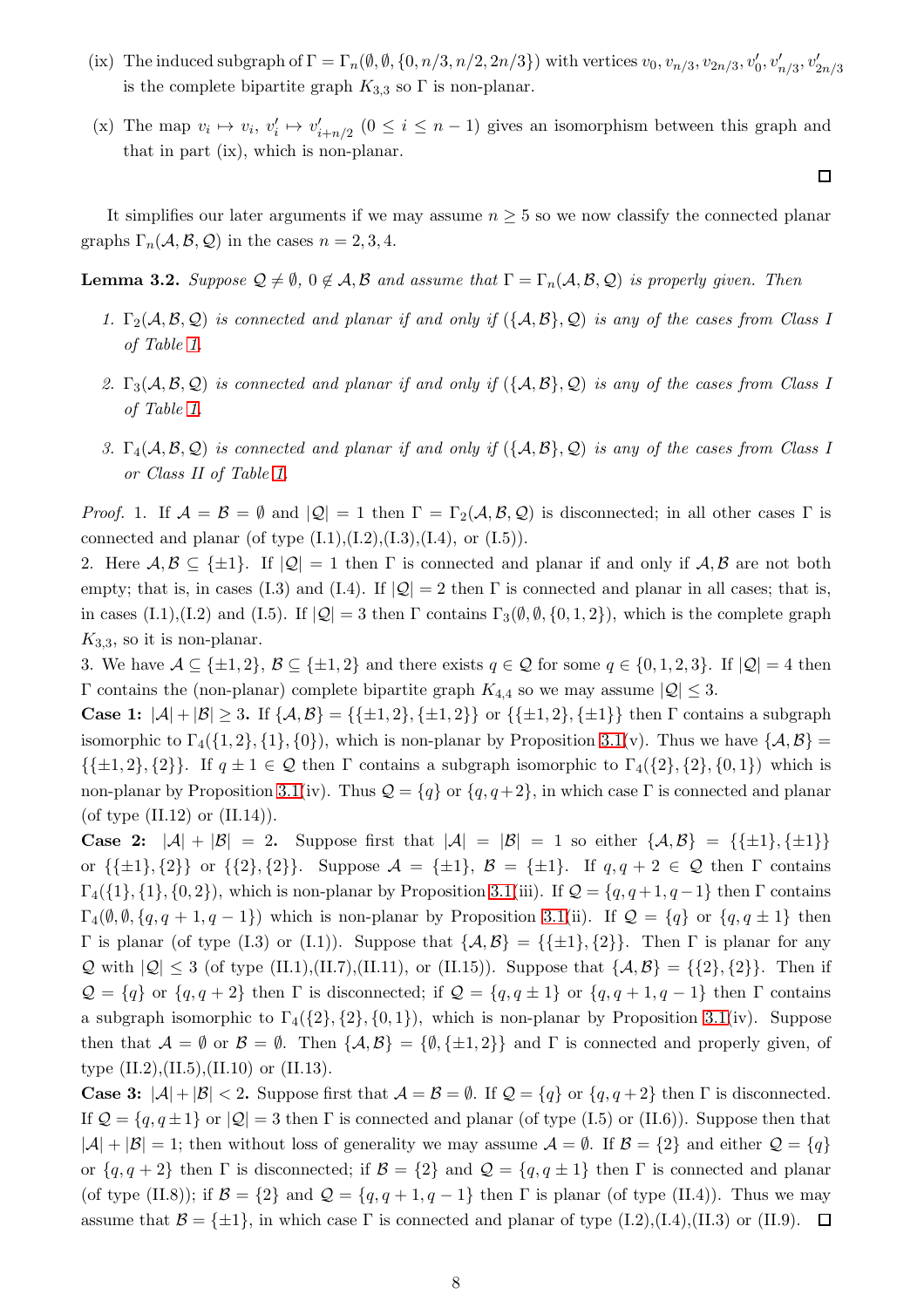In the next three lemmas we give further conditions for non-planarity of Γ.

<span id="page-9-1"></span>**Lemma 3.3.** Suppose  $0 \notin A$ , B and assume that  $\Gamma = \Gamma_n(A, \mathcal{B}, \mathcal{Q})$  is properly given. If  $|A| > 2$  or  $|\mathcal{B}| > 2$  *then*  $\Gamma$  *is non-planar.* 

*Proof.* The properly given circulant graphs  $\text{circ}_n(\mathcal{A})$ ,  $\text{circ}_n(\mathcal{B})$  are subgraphs of  $\Gamma_n(\mathcal{A}, \mathcal{B}, \mathcal{Q})$  and are non-planar by Corollary [2.5.](#page-6-3)  $\Box$ 

<span id="page-9-0"></span>**Lemma 3.4.** *Suppose*  $0 \notin A, B, n \ge 5$ *, and assume that*  $\Gamma = \Gamma_n(A, B, Q)$  *is properly given.* If  $|Q| > 3$ *then* Γ *is non-planar.*

*Proof.* Let  $q_0 \in \mathcal{Q}$ . For each  $0 \leq i \leq n-1$  set  $w_i = v_i$ ,  $w'_i = v'_{i+q_0}$  and set  $\mathcal{R} = \{q - q_0 \mid q \in \mathcal{Q}\}$ , so  $0 \in \mathcal{R}$ . Then  $\Gamma$  has vertices  $w_i, w'_i \ (0 \leq i \leq n-1)$  and edges  $(w_i, w_{i+a})$ ,  $(w'_i, w'_{i+b})$ ,  $(w_i, w'_{i+r})$  where  $a \in \mathcal{A}, b \in \mathcal{B}, r \in \mathcal{R}$ , so  $\Gamma$  is isomorphic to  $\Gamma_n(\mathcal{A}, \mathcal{B}, \mathcal{R})$  and hence we may assume that  $0 \in \mathcal{Q}$ .

Suppose that  $|Q| = 4$ , and let  $Q = \{0, q, r, s\}$ , say, where  $0, q, r, s$  are distinct mod n and suppose that Γ is connected and planar. Consider the subgraph  $\Lambda = \Gamma_n(\emptyset, \emptyset, \mathcal{Q}) = \Gamma_n(\emptyset, \emptyset, \{0, q, r, s\})$  of Γ.

Let  $C^{(0)}$  be the graph obtained from  $\Lambda$  by contracting the edges  $(v_i, v'_i)$ ; let  $C^{(q)}$  be the graph obtained from  $\Lambda$  by contracting the edges  $(v_i, v'_{i+q})$ ; let  $C^{(r)}$  be the graph obtained from  $\Lambda$  by contracting the edges  $(v_i, v'_{i+r})$ ; let  $C^{(s)}$  be the graph obtained from  $\Lambda$  by contracting the edges  $(v_i, v'_{i+s})$  $(0 \leq i \leq n-1)$ . Then  $C^{(0)}$ ,  $C^{(q)}$ ,  $C^{(r)}$ ,  $C^{(s)}$ , are the (not necessarily properly given) circulant graphs  $circ_n(S^{(0)})$ ,  $circ_n(S^{(q)})$ ,  $circ_n(S^{(r)})$ ,  $circ_n(S^{(s)})$ , where  $S^{(0)} = \{q, r, s\}$ ,  $S^{(q)} = \{-q, r - q, s - q\}$ ,  $S^{(r)} = \{-r, q-r, s-r\}, S^{(s)} = \{-s, q-s, r-s\}.$ 

Since  $0, q, r, s$  are distinct mod n we have  $|S^{(0)}| = |S^{(q)}| = |S^{(r)}| = |S^{(s)}| = 3$  so if any of  $C^{(0)}$ ,  $C^{(q)}$ ,  $C^{(r)}$ ,  $C^{(s)}$  are properly given then it is non-planar (by Corollary [2.5\)](#page-6-3) and so  $\Gamma$  is non-planar. The conditions for these circulants to be properly given is as follows (all congruences are mod  $n$ ):

- $C^{(0)}: q \not\equiv -r \text{ and } q \not\equiv -s \text{ and } r \not\equiv -s;$
- $C^{(q)}: r \not\equiv 2q$  and  $s \not\equiv 2q$  and  $r + s \not\equiv 2q$ ;
- $C^{(r)}: q \not\equiv 2r$  and  $s \not\equiv 2r$  and  $q + s \not\equiv 2r$ ;
- $C^{(s)}: q \not\equiv 2s \text{ and } r \not\equiv 2s \text{ and } q+r \not\equiv 2s.$

Suppose  $n/2 \in \mathcal{Q}$ . Without loss of generality we may set  $q = n/2$  and therefore  $r, s \neq n/2 \mod n$ . Then the conditions for  $C^{(0)}$ ,  $C^{(q)}$  to be properly given each become  $r \neq -s$  mod n, so we may assume  $s \equiv -r \mod n$  in which case the conditions for  $C^{(r)}$ ,  $C^{(s)}$  to be properly given become  $n/2 \not\equiv 2r$  and  $3r \not\equiv 0, n/2$ . Thus we may assume  $r \equiv \pm n/4$  or  $r \equiv \pm n/3$  mod n or  $r \equiv \pm n/6$  mod n. That is,  $(q = n/2, r = \pm n/4, s = \mp n/4)$  or  $(q = n/2, r = \pm n/3, s = \mp n/3)$  or  $(q = n/2, r = \pm n/4, s = \mp n/4)$  $r = \pm n/6$ ,  $s = \mp n/6$ ) so  $\Lambda = \Gamma_n(\emptyset, \emptyset, \{0, n/2, n/4, -n/4\})$  or  $\Lambda = \Gamma_n(\emptyset, \emptyset, \{0, n/2, n/3, -n/3\})$  or  $\Lambda = \Gamma_n(\emptyset, \emptyset, \{0, n/2, n/6, -n/6\})$ , in which case  $\Lambda$  is non-planar by Proposition [3.1\(](#page-7-0)viii),(ix),(x).

Suppose then that  $n/2 \notin \mathcal{Q}$ . If  $q \not\equiv -r$  and  $q \not\equiv -s$  and  $r \not\equiv -s$  then  $C^{(0)}$  is properly given, and hence non-planar, so without loss of generality we may assume  $s = n - r$ . Noting that  $n - q \neq q$ ,  $n-r \not\equiv r, n-s \not\equiv s$ , (because  $n/2 \not\in \mathcal{Q}$ ) the conditions for  $C^{(q)}, C^{(r)}, C^{(s)}$  to be properly given become

- $C^{(q)}: r \not\equiv 2q$  and  $-r \not\equiv 2q$ ;
- $C^{(r)}: q \not\equiv +2r$  and  $3r \not\equiv 0$  and  $q \not\equiv 3r;$
- $C^{(s)}: q \not\equiv -2r$  and  $3r \not\equiv 0$  and  $q \not\equiv -3r$ .

We have  $C^{(0)} = \text{circ}_n(\lbrace q, r \rbrace)$  and  $q \not\equiv \pm r \mod n$  (since  $q, r, s$  are distinct mod n) so Corollary [2.5](#page-6-3) gives that  $C^{(0)}$  is planar only if (i)  $q \equiv \pm 2r$  and  $n/(n,r)$  is even or (ii)  $r \equiv \pm 2q$  and  $n/(n,q)$  is even. **Case 1.**  $q \equiv \pm 2r \mod n$ . Then the conditions for  $C^{(q)}$  to be properly given become  $3r \not\equiv 0$  and  $5r \neq 0$ . If  $3r \equiv 0 \mod n$  then  $q \equiv \mp r \mod n$ , so  $s \equiv \pm q \mod n$  and we have a contradiction as  $q, r, s$ are distinct mod n. If  $5r \equiv 0 \mod n$  then  $(n,r) = n/5$  so  $n/(n,r) = 5$  is odd so  $C^{(0)}$  is non-planar.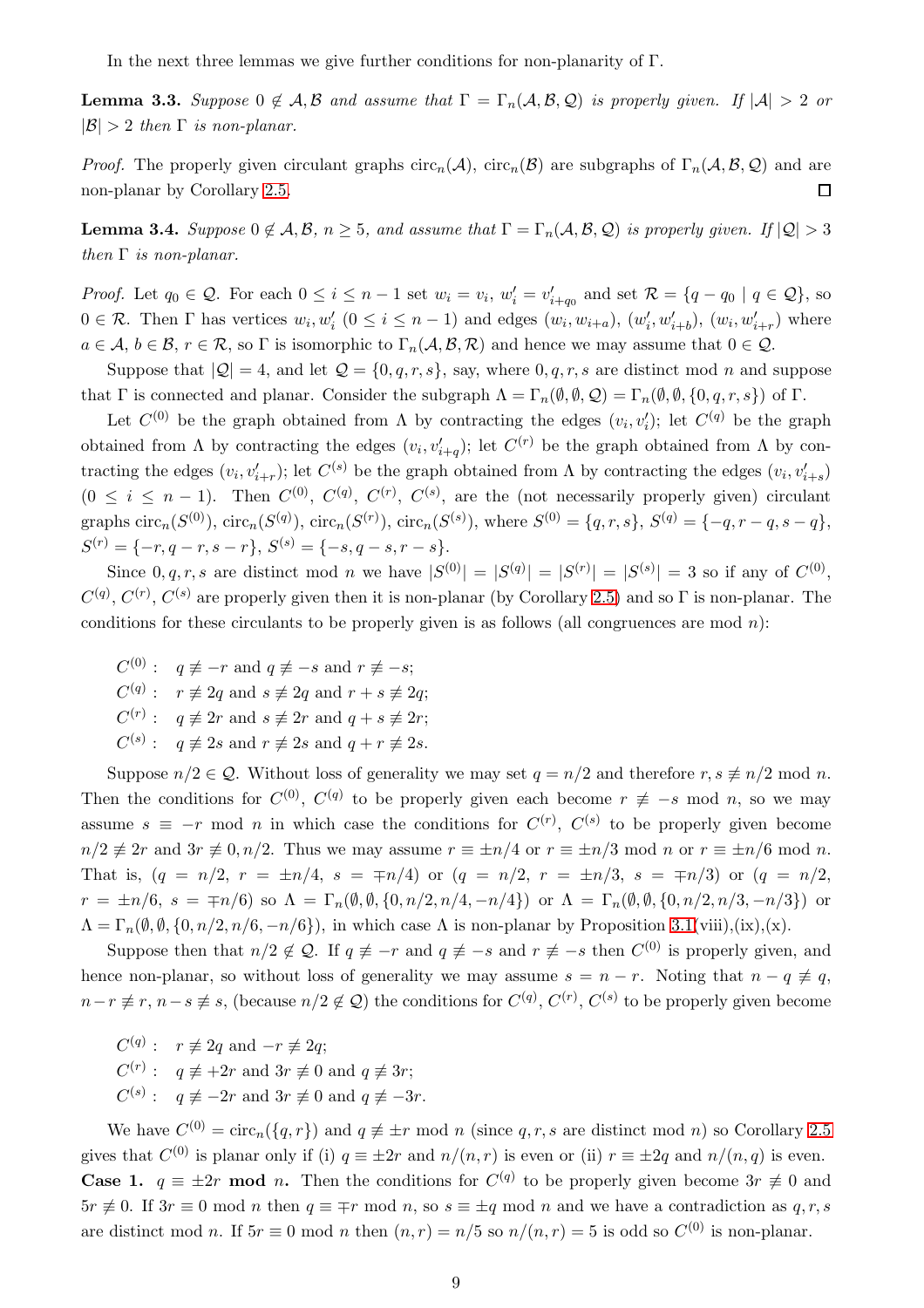**Case 2.**  $r \equiv 2q \mod n$  (resp.  $r \equiv -2q \mod n$ ). Then the conditions for  $C^{(r)}$  (resp.  $C^{(s)}$ ) to be properly given become  $3q \neq 0, 6q \neq 0, 5q \neq 0$ . If  $3q \equiv 0$  then  $r \equiv \pm q$  so  $s \equiv \mp q$  and we have a contradiction as q, r, s are distinct mod n. If  $5q \equiv 0 \mod n$  then  $(n,q) = n/5$  so  $n/(n,q) = 5$  is odd so  $C^{(0)}$  is non-planar. If  $6q \equiv 0 \mod n$  then  $2q \equiv \pm n/3$  and  $\Lambda$  contains  $\Gamma_n(\emptyset, \emptyset, \{0, 2q, -2q\})$  whose connected components are isomorphic to  $\Gamma_3(\emptyset, \emptyset, \{0, 1, -1\})$ , which is the complete bipartite graph  $K_{3,3}$  so  $\Lambda$  is non-planar.  $\Box$ 

<span id="page-10-1"></span>**Lemma 3.5.** *Suppose*  $\mathcal{Q} \neq \emptyset$ ,  $0 \notin \mathcal{A}, \mathcal{B}$  *and assume that*  $\Gamma = \Gamma_n(\mathcal{A}, \mathcal{B}, \mathcal{Q})$  *is properly given. If*  $|\mathcal{A}| = |\mathcal{B}| = 2$  *then*  $\Gamma$  *is non-planar.* 

*Proof.* Let  $\mathcal{A} = \{a_1, a_2\}, \mathcal{B} = \{b_1, b_2\}.$  Since  $\Gamma$  is properly given we have  $a_1 \not\equiv \pm a_2, b_1 \not\equiv \pm b_2.$  Suppose  $|Q| = 1$ , that is,  $Q = \{q\}$ . Suppose for contradiction that Γ is connected and planar. Contracting the edges  $(v_i, v'_{i+q})$  contracts  $\Gamma$  to the connected, planar, circulant graph  $\Lambda = \text{circ}_n(\mathcal{A} \cup \mathcal{B})$ . If for any  $j \in \{1,2\}$  we have  $b_j \notin \{\pm a_1, \pm a_2\}$  then the subgraph  $\text{circ}_n(\mathcal{A} \cup \{b_j\})$  of  $\Lambda$  is properly given and non-planar by Corollary [2.5.](#page-6-3) Therefore we may assume  $\mathcal{B} = {\pm a_1, \pm a_2}$  and so  $\Lambda = \text{circ}_n(\mathcal{A})$ , which is connected, planar, and properly given.

Suppose  $n/2 \notin \mathcal{A}$ . Then by Corollary [2.5](#page-6-3) we have, without loss of generality, that  $a_2 \equiv \pm 2a_1 \mod n$ , and since  $\Lambda$  is connected we have  $(n, a_1) = 1$  and n is even. Therefore  $\Gamma$  is isomorphic to  $\Gamma_n({1, 2}, {1, 2}, {0})$  which contains  $\Gamma_n({1, 2}, {1}, {0})$ , which is non-planar by Proposition [3.1\(](#page-7-0)v). Suppose then that  $n/2 \in \mathcal{A}$ ,  $a_2 = n/2$ , say. Then  $\mathcal{A} = \{a_1, n/2\}$  and since  $\Lambda = \text{circ}_n(\mathcal{A})$  is connected and planar, Theorem [2.4](#page-6-0) gives that  $(n/2, a_1) = 1$ ,  $n \equiv 2 \mod 4$ , and  $a_1$  is even. Then  $\Gamma$  is isomorphic to  $\Gamma_n({2,n/2}, {2,n/2}, {q})$  which is non-planar by Proposition [3.1\(](#page-7-0)vii). If  $|Q| > 1$  then  $\Gamma$  contains  $\Gamma_n(\mathcal{A}, \mathcal{B}, \{q\})$  which (as we have just shown) is non-planar.  $\Box$ 

Consider now the case  $\mathcal{A} = \mathcal{B} = \emptyset$ .

<span id="page-10-0"></span>**Lemma 3.6.** Let  $\mathcal{A} = \mathcal{B} = \emptyset$ ,  $n \geq 5$ ,  $\mathcal{Q} \neq \emptyset$ . Then  $\Gamma = \Gamma_n(\mathcal{A}, \mathcal{B}, \mathcal{Q})$  is connected and planar if and *only if either*

*(II.5)*  $Q = \{q, q + s\}$ *, for some q, where*  $(n, s) = 1$ *; or* 

*(II.6)*  $Q = \{q, q + s, q - s\}$ , for some q, where n is even and  $(n, s) = 1$ .

*Proof.* If  $|Q| = 1$  then  $\Gamma$  is disconnected. If  $|Q| > 3$  then  $\Gamma$  is non-planar by Lemma [3.4.](#page-9-0)

Suppose that  $|Q| = 2$ , i.e.  $Q = \{q, q + s\}$  for some  $q, s \in \{0, ..., n-1\}$ ,  $s \not\equiv 0 \mod n$ . For each  $i \in \{0, \ldots, n-1\}$  let  $w_i = v_i$ ,  $w'_i = v'_{i+q}$ . Then  $\Gamma$  has vertices  $w_i, w'_i$  and edges  $(w_i, w'_i)$ ,  $(w_i, w'_{i+s})$ ,  $(0 \leq$  $i \leq n-1$ ). Then  $\Gamma$  consists of  $(n, s)$  cycles  $w'_i - w_i - w'_{i+s} - w_{i+s} - w'_{i+2s} - w_{i+2s} - \cdots - w'_{i-s} - w_{i-s} - w'_{i}$ so it is connected and planar (of type  $(I.5)$ ) if and only if  $(n, s) = 1$ .

Now suppose that  $|Q| = 3$  and let  $Q = \{p, p + s, p + r\}$  for some  $p, r, s \in \{0, \ldots, n - 1\}$ , where  $s \not\equiv 0, r \not\equiv 0, r \not\equiv s \mod n.$ 

Suppose first that  $s \equiv -r$  or  $r \equiv 2s$  or  $s \equiv 2r \mod n$ . If  $s \equiv -r$  let  $q = p, t = s$ ; if  $r \equiv 2s \mod n$  let  $q = p+s, t = s$ ; if  $s \equiv 2r$  let  $q = p+r, t = r$ . Then  $\mathcal{Q} = \{q, q+t, q-t\}$ . We claim that if  $\Gamma$  is connected then it is isomorphic to  $\Gamma_n\{\emptyset, \emptyset, \{0, 1, -1\}\}\)$ , so if n is odd  $\Gamma$  is non-planar by Proposition [3.1\(](#page-7-0)i), and if n is even then  $\Gamma$  is planar (of type (II.6)). Now  $\Gamma$  has vertices  $v_i, v'_i$  and edges  $(v_i, v'_{i+q})$ ,  $(v_i, v'_{i+q+t})$ ,  $(v_i, v'_{i+q-t})$ . For each  $0 \le i \le n-1$  let  $w_i = v_i$ ,  $w'_i = v'_{i+q}$ ; then  $\Gamma$  has vertices  $w_i, w'_i$  and edges  $(w_i, w'_i)$ ,  $(w_i, w'_{i+t}), (w_i, w'_{i-t}).$  Therefore  $\Gamma = \Gamma_n(\emptyset, \emptyset, \{0, t, -t\}),$  which (by Lemma [2.3\)](#page-6-1) is connected if and only if  $(n, t) = 1$ , in which case Γ is isomorphic to  $\Gamma_n \{ \emptyset, \emptyset, \{0, 1, -1\} \}$ , as claimed.

Suppose then that  $s \neq -r$ ,  $r \neq 2s$ , and  $s \neq 2r \mod n$ , and suppose that  $\Gamma$  is connected and planar. For each  $0 \leq i \leq n-1$  let  $w_i = v_i$ ,  $w'_i = v'_{i+p}$ . Then  $\Gamma$  has edges  $(w_i, w'_i)$ ,  $(w_i, w'_{i+s})$ ,  $(w_i, w'_{i+r})$  so Γ is isomorphic to  $\Gamma_n(\emptyset, \emptyset, \{0, s, r\})$ . Contracting the edges  $(w_i, w'_i)$  of Γ and removing loops leaves the circulant  $C^{(0)} = \text{circ}_n({s, r})$ , which is properly given since  $s \neq \pm r$  mod n. Contracting the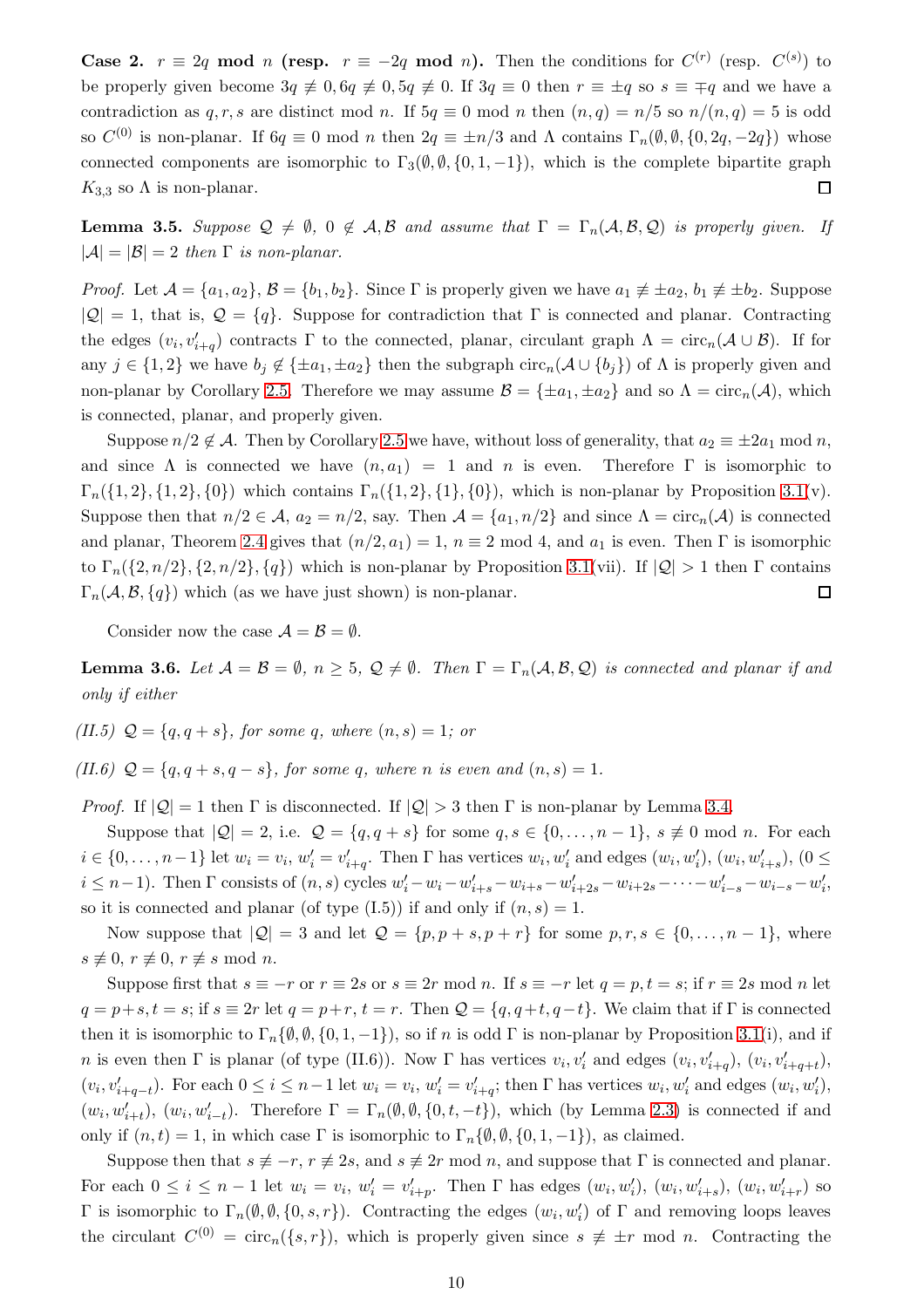edges  $(w_i, w'_{i+s})$  of  $\Gamma$  leaves the circulant  $C^{(s)} = \text{circ}_n(-s, r - s)$ , which is properly given since  $r \neq 0$ ,  $r \neq 2s$  mod n. Contracting the edges  $(w_i, w'_{i+r})$  of  $\Gamma$  leaves the circulant  $C^{(r)} = \text{circ}_n(-r, s-r)$ , which is properly given since  $s \neq 0$ ,  $s \neq 2r \mod n$ .

If  $s = n/2$  then  $C^{(0)} = \text{circ}_n(\{n/2, r\})$ , which is connected and planar, so Theorem [2.4](#page-6-0) gives that  $(n/2, r) = 1$ ,  $n \equiv 2 \mod 4$ , and r is even, so in particular  $r - n/2$  is odd. In the same way  $C^{(s)} = \text{circ}_n(\{n/2, r - n/2\})$  is connected and planar so  $(n/2, r - n/2) = 1$ ,  $n \equiv 2 \mod 4$ , and  $r - n/2$ is even, a contradiction. If  $r = n/2$  then  $C^{(0)} = \text{circ}_n(\{n/2, s\})$ , which is connected and planar, so Theorem [2.4](#page-6-0) gives that  $(n/2, s) = 1$ ,  $n \equiv 2 \mod 4$ , and s is even, so in particular  $s - n/2$  is odd. In the same way  $C^{(r)} = \text{circ}_n(\lbrace n/2, s - n/2 \rbrace)$  is connected and planar so  $(n/2, s - n/2) = 1, n \equiv 2 \mod 4$ , and  $s - n/2$  is even, a contradiction. Thus we may assume that  $n/2 \notin \{r, s\}$ . Then since  $C^{(0)}$  is connected and planar, noting that  $r \neq 2s$ ,  $s \neq 2r \mod n$ , Theorem [2.4](#page-6-0) gives that either  $s \equiv -2r$  or  $r \equiv -2s \mod n$  and so  $C^{(s)} = \text{circ}_n({2r, 3r})$  and  $C^{(r)} = \text{circ}_n({2s, 3s})$ , respectively, which are not connected and planar since  $n \geq 5$ , a contradiction.  $\Box$ 

<span id="page-11-0"></span>**Lemma 3.7.** Let  $\mathcal{A} = \emptyset$  or  $\mathcal{B} = \emptyset$ ,  $\mathcal{A} \cup \mathcal{B} \neq \emptyset$ ,  $|\mathcal{Q}| = 1$  or 2,  $n > 5$ ,  $0 \notin \mathcal{A}$ ,  $0 \notin \mathcal{B}$  and suppose that  $\Gamma = \Gamma_n(\mathcal{A}, \mathcal{B}, \mathcal{Q})$  *is properly given. Then*  $\Gamma$  *is connected and planar if and only if one of the following holds:*

*(I.2)*  $\{A, B\} = \{\emptyset, \{\pm s\}\}, Q = \{q, q + s\}, \text{ for some } q, (n, s) = 1;$ 

*(I.4)*  $\{A, B\} = \{\emptyset, \{s\}\}, Q = \{q\}, \text{ for some } q \text{ where } (n, s) = 1;$ 

*(II.5)*  $\{A, B\} = \{\emptyset, \{s, \pm 2s\}\}, Q = \{q\}$ , for some q where n is even,  $(n, s) = 1$ ;

*(II.8)*  $\{A, B\} = \{\emptyset, \{\pm 2s\}\}, Q = \{q, q + s\}, \text{ for some } q \text{ where } n \text{ is even, } (n, s) = 1;$ 

*(II.9)*  $\{A, B\} = \{\emptyset, \{\pm s\}\}, Q = \{q, q + 2s\}, \text{ for some } q \text{ where } n \text{ is even, } (n, s) = 1;$ 

*(II.10)*  $\{A, B\} = \{\emptyset, \{\pm s, \pm 2s\}\}, Q = \{q, q + s\}, \text{ for some } q, n \text{ even}, (n, s) = 1;$ 

 $(II.13) \{A, B\} = \{\emptyset, \{\pm s, \pm 2s\}\}, Q = \{q, q + 2s\}, \text{ for some } q, n \text{ even}, (n, s) = 1;$ 

*(III.2)*  $\{A, B\} = \{\emptyset, \{n/2, s\}\}, Q = \{q, q + n/2\}, \text{ for some } q, \text{ where } n, s \text{ are even, } (n/2, s) = 1;$ 

*(III.3)*  $\{A, B\} = \{\emptyset, \{s\}\}, Q = \{q, q + n/2\}, \text{ for some } q, \text{ where } n, s \text{ are even}, (n/2, s) = 1;$ 

*(III.9)*  $\{A, B\} = \{\emptyset, \{s, n/2\}\}, Q = \{q\}, \text{ for some } q \text{ where } n, s \text{ are even } (n/2, s) = 1;$ 

*(III.12)*  $\{A, B\} = \{\emptyset, \{n/2, \pm s\}\}, Q = \{q, q + s\}, \text{ for some } q, \text{ where } n, s \text{ are even, } (n/2, s) = 1;$ 

*(III.14)*  $\{A, B\} = \{\emptyset, \{n/2\}\}, Q = \{q, q + s\}, \text{ for some } q, \text{ where } n, s \text{ are even}, (n/2, s) = 1.$ 

*Proof.* By setting  $\mathcal{Q}' = \{n-q \mid q \in \mathcal{Q}\}\$  we see that the graphs  $\Gamma_n(\mathcal{A}, \mathcal{B}, \mathcal{Q})$ ,  $\Gamma_n(\mathcal{B}, \mathcal{A}, \mathcal{Q}')$  are isomorphic, so without loss of generality we may assume that  $\mathcal{A} = \emptyset$ .

If  $|Q| = 1$  then  $\Gamma$  is connected and planar if and only if  $circ_n(\mathcal{B})$  is connected and planar, the conditions for which are given in Theorem [2.4,](#page-6-0) and which correspond to cases  $(1.4),(II.5),(III.9)$ .

If  $|Q| = 2$ ,  $Q = \{q, q + t\}$ , say, then each vertex  $v_i$  is of degree 2. Replacing each length 2 path  $v'_i-v_{i-q}-v'_{i+t}$  by an edge  $(v'_i,v'_{i+t})$  we see that  $\Gamma$  is connected and planar if and only if  $C=\text{circ}_n(\mathcal{B}\cup\{t\})$ is connected and planar, so in particular  $|\mathcal{B}| \leq 2$ . Suppose  $|\mathcal{B}| = 1$ ,  $\mathcal{B} = \{b\}$ , say, then  $C = \text{circ}_n(\{b, t\})$ . If  $b \equiv \pm t$  then C is connected and planar if and only if  $(n, t) = 1$ , giving case (I.2). If  $b \not\equiv \pm t$ ,  $n/2$  mod n then C is connected and planar if and only if n is even and either  $b \equiv \pm 2t$  and  $(n, t) = 1$  or  $t \equiv \pm 2b$ and  $(n, b) = 1$ , giving cases (II.8),(II.9), respectively. If  $b \equiv n/2$  then C is connected and planar if and only if t is even and  $(n/2, t) = 1$ , giving case (III.14). If  $t \equiv n/2$  then C is connected and planar if and only if b is even and  $(n/2, b) = 1$ , giving case (III.3). Suppose  $|\mathcal{B}| = 2$ ; then since C is planar we have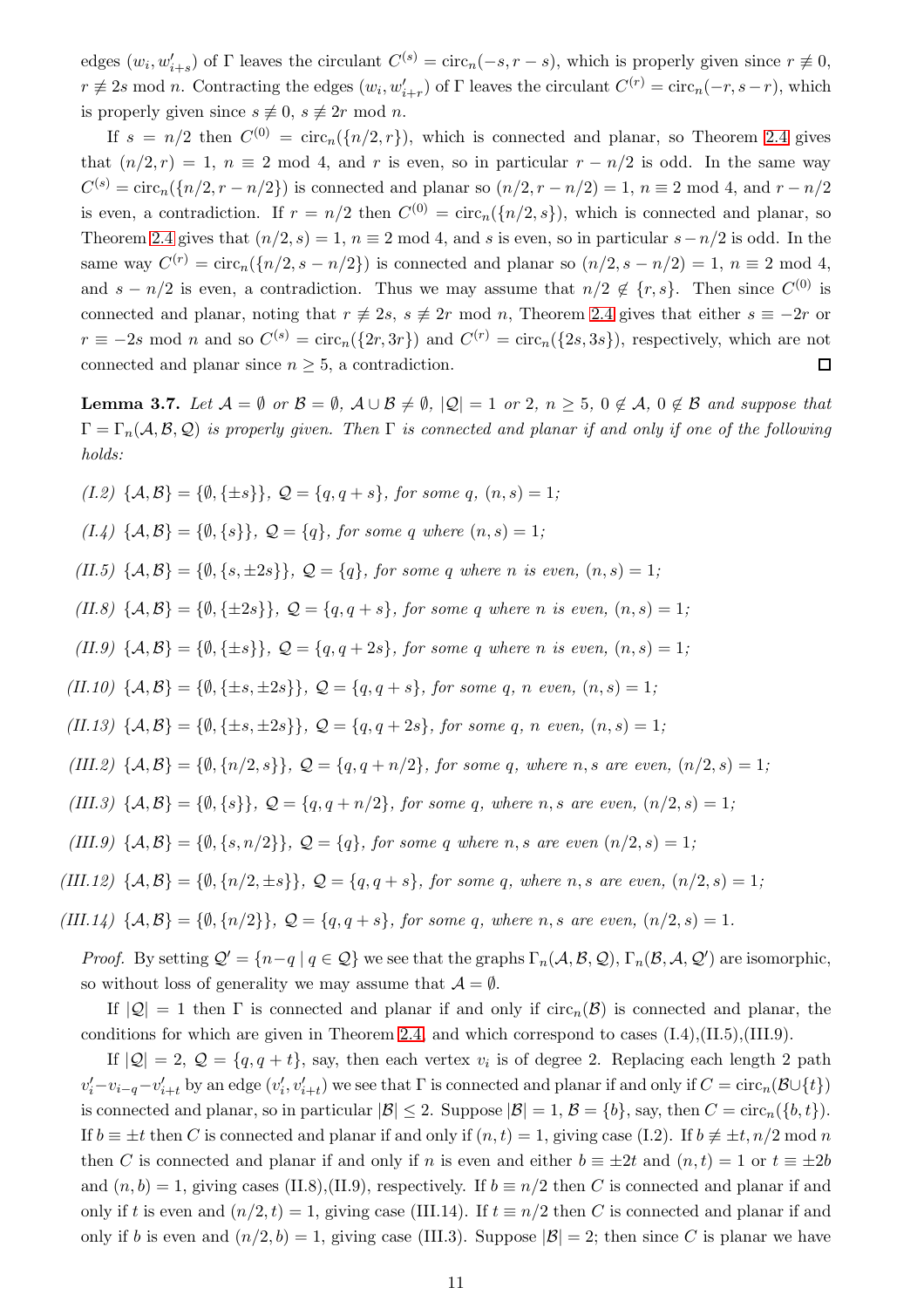$\pm t \in \mathcal{B}$ , so  $C = \text{circ}_n({b, t})$  and  $\mathcal{B} = {b, \pm t}$ ,  $b \neq \pm t$  (since  $\Gamma$  is properly given). If  $b, t \neq n/2$  mod n then either  $b \equiv \pm 2t$  and  $(n, t) = 1$  or  $t \equiv \pm 2b$  and  $(n, b) = 1$ , giving cases (II.10),(II.13), respectively. If  $b \equiv n/2 \mod n$  then t is even,  $(n/2, t) = 1$ , giving case (III.12); if  $t \equiv n/2 \mod n$  then b is even,  $(n/2, b) = 1$ , giving case (III.2).  $\Box$ 

We now consider the case  $|Q| = 3$ .

<span id="page-12-0"></span>**Lemma 3.8.** Let  $|Q| = 3$ ,  $n \geq 5$ ,  $A \cup B \neq \emptyset$ ,  $0 \notin A$ ,  $B$  and suppose that  $\Gamma = \Gamma_n(A, B, Q)$  is properly *given. Then* Γ *is connected and planar if and only if the following holds:*

*(II.1)* { $A, B$ } = {{±s}, {±2s}}*,*  $Q = {q, q + s, q - s}$ *, for some q, and n is even,*  $(n, s) = 1$ *;* 

 $(LI.2) \{A, B\} = \{\emptyset, \{\pm s, \pm 2s\}\}, Q = \{q, q + s, q - s\}, \text{ for some } q, \text{ and } n \text{ is even}, (n, s) = 1;$ 

*(II.3)* { $\mathcal{A}, \mathcal{B}$ } = { $\emptyset, \{\pm s\}$ },  $\mathcal{Q} = \{q, q + s, q - s\}$ , for some q, and n is even,  $(n, s) = 1$ ;

 $(II.4) \{A, B\} = \{\emptyset, \{\pm 2s\}\}, Q = \{q, q + s, q - s\}, \text{ for some } q, \text{ and } n \text{ is even}, (n, s) = 1.$ 

*Proof.* Suppose that  $\Gamma = \Gamma_n(\mathcal{A}, \mathcal{B}, \mathcal{Q})$  is connected and planar and let  $\mathcal{Q} = \{p, p + s, p + r\}$  where  $p, q, r \in \{0, \ldots, n-1\}, s \not\equiv 0, r \not\equiv 0, r \not\equiv s \mod n$ . If  $s \not\equiv -r, r \not\equiv 2s$ , and  $s \not\equiv 2r \mod n$  then  $\mathcal{Q} \neq \{q, q+t, q-t\}$  for any q, t so the subgraph  $\Gamma_n(\emptyset, \emptyset, \mathcal{Q})$  is non-planar by Lemma [3.6.](#page-10-0)

Thus we may assume that  $s \equiv -r$  or  $r \equiv 2s$  or  $s \equiv 2r \mod n$  and set  $q = p, t = s$  (when  $s \equiv -r$ ),  $q = p + s, t = s$  (when  $r \equiv 2s$ ), and  $q = p + r, t = r$  (when  $s \equiv 2r$ ). Then  $Q = \{q, q + t, q - t\}$ . Contracting the edges  $(v_i, v'_{i+q-t})$  leaves the connected, planar, circulant graph  $\Lambda = \text{circ}_n(S)$  where  $S = A \cup B \cup \{t, 2t\}$ . By Theorem [2.4](#page-6-0) we have  $A, B \subseteq \{\pm t, \pm 2t\}$  and then  $\Lambda$  has  $(n, t)$  connected components so  $(n, t) = 1$  and n is even.

If  $\pm t \in \mathcal{A} \cap \mathcal{B}$  then  $\Gamma$  contains the subgraph  $\Gamma_n({t}, {t}, {q, q + t, q - t})$  which is isomorphic to  $\Gamma_n({1}, {1}, {0, 1, n-1})$  which is non-planar by Proposition [3.1\(](#page-7-0)ii). If  $\pm 2t \in \mathcal{A} \cap \mathcal{B}$  then  $\Gamma$ contains the subgraph  $\Gamma_n({2t}, {4t}, {q, q + t, q - t})$  which is isomorphic to  $\Gamma_n({2}, {2}, {0, 1, -1})$ , which contains the subgraph  $\Gamma_n({2}, {2}, {0, 1})$  which is non-planar by Proposition [3.1\(](#page-7-0)iv). Thus if  $\mathcal{A} \neq \emptyset$  and  $\mathcal{B} \neq \emptyset$  then  $\{\mathcal{A}, \mathcal{B}\} = {\{\pm t\}, \{\pm 2t\}\}\$  so  $\Gamma$  is isomorphic to  $\Gamma_n\{\{1\},\{2\},\{q,q+1,q-1\}\}\$ which is planar (of type  $(II.1)$ ) since *n* is even, and is connected by Lemma [2.3.](#page-6-1) Therefore we may assume that  $\{\mathcal{A},\mathcal{B}\} = \{\emptyset,\mathcal{X}\}$  where  $\mathcal{X} \subseteq \{\pm t,\pm 2t\}$ . If  $\mathcal{X} = \{\pm t,\pm 2t\},\{\pm t\},\{\pm 2t\}$  then we get cases  $(II.2), (II.3), (II.4),$  respectively.  $\Box$ 

By Lemmas [3.2](#page-8-0)[–3.8](#page-12-0) the connected and planar graphs  $\Gamma_n(\mathcal{A}, \mathcal{B}, \mathcal{Q})$  have been classified except when all of the following hold:  $n \geq 5$  and  $1 \leq |\mathcal{Q}| \leq 2, 2 \leq |\mathcal{A}| + |\mathcal{B}| \leq 3, \mathcal{A} \neq \emptyset, \mathcal{B} \neq \emptyset$ . We deal with these cases in the following four lemmas. For the case  $|\mathcal{A}| + |\mathcal{B}| = 3$ ,  $|\mathcal{Q}| = 2$ ; that is, for the case  ${|\mathcal{A}|, |\mathcal{B}|} = {2, 1}, |\mathcal{Q}| = 2$  we have the following.

<span id="page-12-1"></span>**Lemma 3.9.** *Let*  $\{|\mathcal{A}|, |\mathcal{B}|\} = \{2, 1\}$ ,  $0 \notin \mathcal{A}, \mathcal{B}, |\mathcal{Q}| = 2$ ,  $q \in \mathcal{Q}, n \geq 5$  *and suppose that*  $\Gamma_n(\mathcal{A}, \mathcal{B}, \mathcal{Q})$  *is properly given. Then* Γ *is connected and planar if and only if one of the following holds:*

 $(II.12)$  { $\mathcal{A}, \mathcal{B}$ } = {{ $\pm s, \pm 2s$ }, { $\pm 2s$ }}*,*  $\mathcal{Q} = \{q, q + 2s\}$ *, n is even,*  $(n, s) = 1$ *;* 

*(III.1)*  $\{A, B\} = \{\{s, n/2\}, \{n/2\}\}\$ ,  $\mathcal{Q} = \{q, q + n/2\}$ ,  $(n/2, s) = 1$ , s is even;

*(III.7)*  $\{A, B\} = \{\{\pm s, n/2\}, \{\pm s\}\}\$ ,  $\mathcal{Q} = \{q, q + s\}$ ,  $(n/2, s) = 1$ , s is even;

*(III.11)*  $\{A, B\} = \{\{\pm s, n/2\}, \{n/2\}\}\$ ,  $Q = \{q, q + s\}, \ (n/2, s) = 1$ , s is even.

*Proof.* Without loss of generality we may assume  $|A| = 2$ ,  $|B| = 1$ , so let  $A = \{a_1, a_2\}$   $(a_1 \neq a_2)$  $\pm a_2 \mod n$ ,  $\mathcal{B} = \{b\}$ ,  $\mathcal{Q} = \{q, q+s\}$  ( $s \not\equiv 0 \mod n$ ) and suppose that  $\Gamma$  is connected and planar. If  $s \not\equiv \pm a_1, \pm a_2 \pmod{n}$  or  $b \not\equiv \pm a_1, \pm a_2$  then contracting the edges  $(v_i, v'_{i+q})$  leaves the non-planar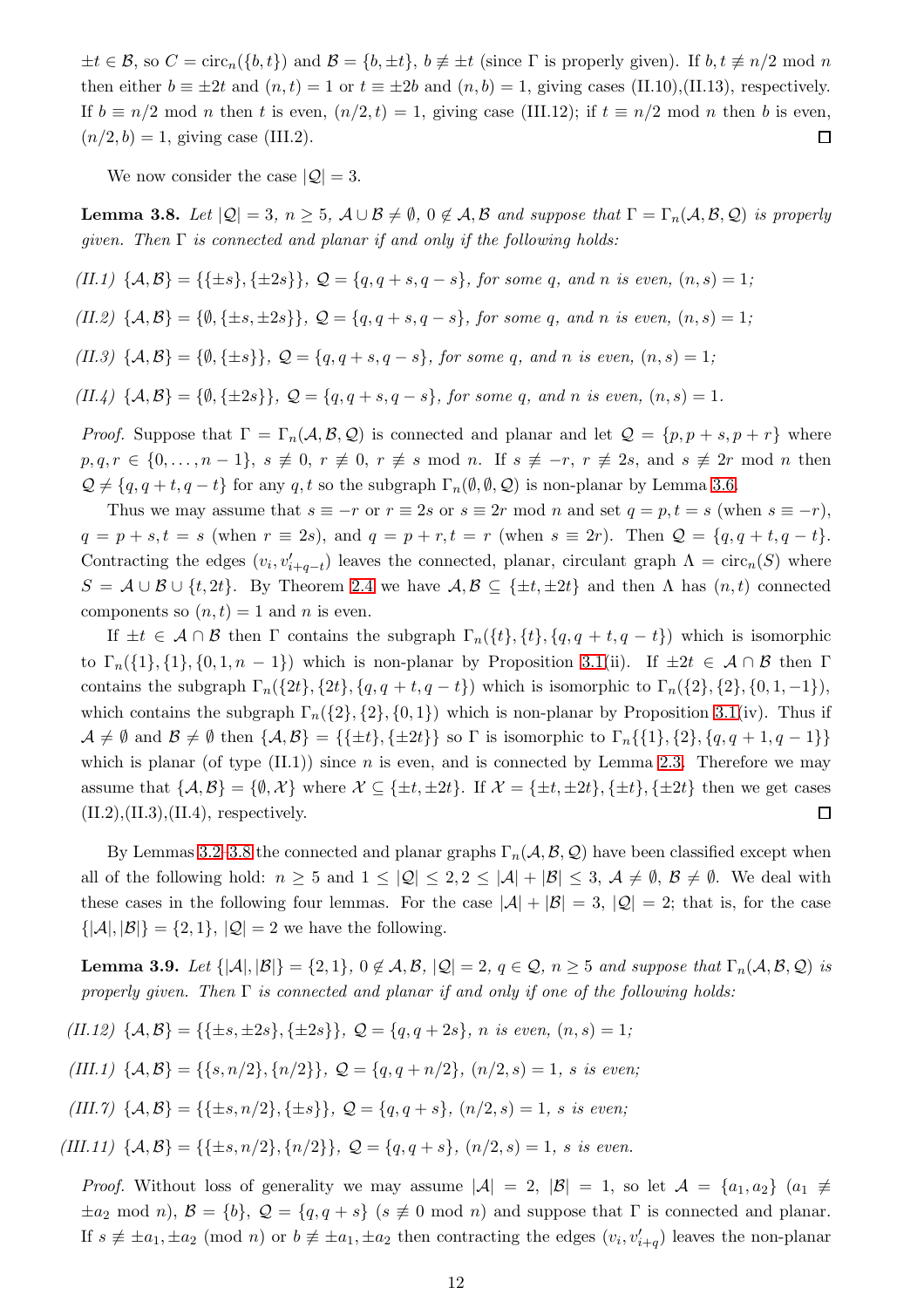circulant  $\text{circ}_n(A \cup B \cup \{s\})$ , so we may assume (without loss of generality) that  $s \equiv \pm a_2 \mod n$  and either  $b = a_1$  or  $b = a_2$ .

Suppose  $n/2 \notin \mathcal{A}$ . Then since the subgraph circ<sub>n</sub>( $\mathcal{A}$ ) of  $\Gamma_n(\mathcal{A}, \mathcal{B}, \mathcal{Q})$  is planar (but not necessarily connected), Corollary [2.5](#page-6-3) implies that n is even and either  $a_2 \equiv \pm 2a_1$  or  $a_1 \equiv \pm 2a_2$ . Thus we have the following four cases:

- 1.  $\mathcal{A} = \{a_1, \pm 2a_1\}, \mathcal{B} = \{a_1\}, \ s = \pm 2a_1;$
- 2.  $\mathcal{A} = \{a_2, \pm 2a_2\}, \mathcal{B} = \{\pm 2a_2\}, s = \pm a_2;$
- 3.  $\mathcal{A} = \{a_1, \pm 2a_1\}, \mathcal{B} = \{\pm 2a_1\}, s = \pm 2a_1;$
- 4.  $\mathcal{A} = \{a_2, \pm 2a_2\}, \mathcal{B} = \{a_2\}, \, s = \pm a_2.$

Since Γ is connected, by Lemma [2.3](#page-6-1) we have  $(n, a_1) = 1$  in Cases 1,3 and  $(n, a_2) = 1$  in Cases 2,4. Therefore, in Cases 1 and 4, the graph  $\Gamma_n(\mathcal{A}, \mathcal{B}, \mathcal{Q})$  is isomorphic to  $\Gamma_n(\{1, 2\}, \{1\}, \{0, 2\})$ ,  $\Gamma_n(\{1, 2\}, \{1\}, \{0, 1\})$ , respectively, each of which which contains the subgraph  $\Gamma_n({1, 2}, {1}, {0})$ , which is non-planar by Proposition [3.1\(](#page-7-0)v). In Case 2 the graph  $\Gamma_n(\mathcal{A}, \mathcal{B}, \mathcal{Q})$  is isomorphic to  $\Gamma_n({2, 1}, {2}, {0, 1})$ , which contains  $\Gamma_n({2}, {2}, {0, 1})$  which is non-planar by Proposition [3.1\(](#page-7-0)iv). In Case 3 the graph  $\Gamma_n(\mathcal{A}, \mathcal{B}, \mathcal{Q})$ has a planar embedding (of type  $(II.12)$ ).

Suppose then that  $n/2 \in \mathcal{A}$ . Then  $\mathcal{A} = \{a, n/2\}$  and so  $\mathcal{B} = \{a\}$  or  $\mathcal{B} = \{n/2\}$  and we have  $\mathcal{Q} = \{q, q \pm a\}$  or  $\mathcal{Q} = \{q, q + n/2\}$ . Then since  $\Gamma$  is connected we have  $(n/2, a) = 1$ . Then the subgraph circ<sub>n</sub>(A) = circ<sub>n</sub>(a, n/2) of  $\Gamma_n(\mathcal{A}, \mathcal{B}, \mathcal{Q})$  is connected and planar so Theorem [2.4](#page-6-0) implies that  $n \equiv 2 \mod 4$  and a is even. Thus we have the following four cases:

- 5.  $A = \{a, n/2\}, \mathcal{B} = \{a\}, s = \pm a;$
- 6.  $\mathcal{A} = \{a, n/2\}, \mathcal{B} = \{n/2\}, \ s = n/2;$
- 7.  $\mathcal{A} = \{a, n/2\}, \mathcal{B} = \{a\}, \ s = n/2;$
- 8.  $\mathcal{A} = \{a, n/2\}, \mathcal{B} = \{n/2\}, s = \pm a.$

In Case 7 the graph Γ is isomorphic to  $\Gamma_n$ {{2, n/2}, {2}, {0, n/2}} which contains  $\Gamma_n$ {{2}, {2}, {0, n/2}} which is non-planar by Proposition [3.1\(](#page-7-0)vi). In the remaining cases  $\Gamma$  is planar of type (III.1),(III.7) or (III.11).  $\Box$ 

<span id="page-13-0"></span>**Lemma 3.10.** *Let*  $|\mathcal{A}| = 1$ ,  $|\mathcal{B}| = 1$ ,  $0 \notin \mathcal{A}, \mathcal{B}, |\mathcal{Q}| = 2$ ,  $q \in \mathcal{Q}, n \geq 5$  and suppose that  $\Gamma = \Gamma_n(\mathcal{A}, \mathcal{B}, \mathcal{Q})$ *is properly given. Then* Γ *is connected and planar if and only if one of the following holds:*

$$
(I.1) \ \{A,B\} = \{\{\pm s\}, \{\pm s\}\}, \ \mathcal{Q} = \{q,q+s\}, \ (n,s) = 1;
$$

 $(II.7) \{A, B\} = {\{\pm 2s\}, \{\pm s\}\}, Q = {q, q + s}, n \text{ is even}, (n, s) = 1;$ 

 $(II.15) \{A, B\} = {\{\pm 2s\}, \{\pm s\}\}, Q = {q, q + 2s}, n \text{ is even}, (n, s) = 1;$ 

*(III.5)*  $\{A, B\} = \{\{n/2\}, \{s\}\}\$ ,  $\mathcal{Q} = \{q, q + n/2\}$ , *n, s are even,*  $(n/2, s) = 1$ ;

*(III.10)*  $\{A, B\} = \{\{n/2\}, \{\pm s\}\}\$ ,  $\mathcal{Q} = \{q, q + s\}$ , *n, s are even,*  $(n/2, s) = 1$ ;

*(III.13)*  $\{A, B\} = \{\{n/2\}, \{n/2\}\}, Q = \{q, q + s\}, n, s \text{ are even}, (n/2, s) = 1.$ 

*Proof.* Let  $\mathcal{A} = \{a\}, \mathcal{B} = \{b\}, \mathcal{Q} = \{q, q+t\}$  where  $t \neq 0 \text{ mod } n$ , and suppose that  $\Gamma = \Gamma_n(\mathcal{A}, \mathcal{B}, \mathcal{Q})$ is connected and planar. Contracting the edges  $(v_i, v'_{i+q})$  leaves the connected and planar (but not necessarily properly given) circulant graph  $\Lambda = \text{circ}_n(S)$  where  $S = \{a, b, t\}.$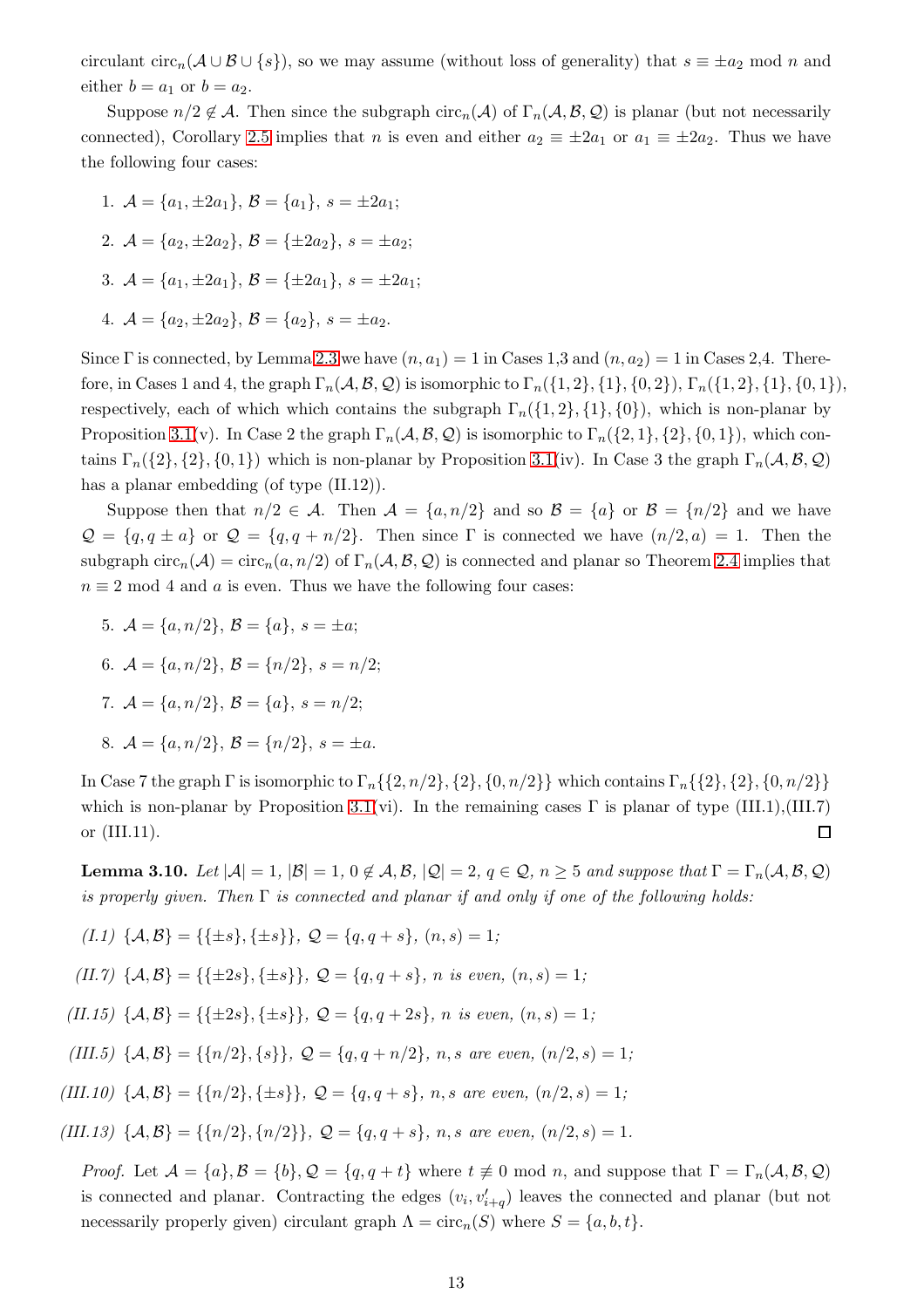**Case 1:**  $t \equiv n/2, a \not\equiv \pm b \mod n$ . Here  $\Lambda = \text{circ}_n(S)$  where  $S = \{a, b, n/2\}$ . Theorem [2.4](#page-6-0) implies that either  $a \equiv n/2$  or  $b \equiv n/2$  mod n. Thus  $\{A, B\} = \{\{n/2\}, \{s\}\}\$  for some  $s \not\equiv n/2$  mod n. Since  $n \geq 5$  Theorem [2.4](#page-6-0) implies that s is even,  $n \equiv 2 \mod 4$ ,  $(n/2, s) = 1$ , in which case Γ is connected and planar (of type (III.5)).

Case 2:  $t \equiv n/2, a \equiv \pm b \mod n$ . Here  $\Lambda = \text{circ}_n(S)$  where  $S = \{s, n/2\}$ , where  $s = a$ . Since  $\Lambda$ is connected we have  $(n/2, s) = 1$  (which implies, in particular, that  $s \neq n/2 \mod n$ ). Theorem [2.4](#page-6-0) implies that  $n \equiv 2 \mod 4$ , s is even,  $(n/2, s) = 1$ , in which case Γ is isomorphic to  $\Gamma_n({2}, {2}, {0}, n/2)$ , which is non-planar by Proposition [3.1\(](#page-7-0)vi).

Case 3:  $t \neq n/2, a \neq \pm b, a \neq n/2, b \neq n/2 \mod n$ . Here  $\Lambda = \text{circ}_n(S)$  where  $S = \{a, b, t\}$  so Theorem [2.4](#page-6-0) implies that  $a \equiv \pm t$  or  $b \equiv \pm t$  mod n so  $\Lambda = \text{circ}_n\{s, t\}$  where  $s \not\equiv \pm t$ ,  $s \not\equiv n/2$  mod n,  $\{\mathcal{A},\mathcal{B}\} = \{\{\pm s\},\{\pm t\}\}\.$  Since  $\Lambda$  is connected and planar we have n is even and either  $s \equiv \pm 2t$  or  $t \equiv \pm 2s \mod n$ . In the case  $s \equiv \pm 2t \mod n$  we have  $(n, t) = 1$  (since  $\Lambda$  is connected), in which case Γ is connected and planar (of type (II.7)). In the case  $t \equiv \pm 2s$  mod n we have  $(n, s) = 1$  (since Λ is connected), in which case  $\Gamma$  is connected and planar (of type (II.15)).

Case 4:  $t \neq n/2, a \neq \pm b \mod n$ , and  $(a \equiv n/2 \text{ or } b \equiv n/2)$ . Here  $\{A, B\} = \{\{n/2\}, \{s\}\}\$  (for some  $s \neq n/2$ ) so  $\Lambda = \text{circ}_n(S)$  where  $S = \{n/2, s, t\}$  so Theorem [2.4](#page-6-0) implies that  $s \equiv \pm t \mod n$  so  $\Lambda = \text{circ}_n({n/2, s})$ . Since  $\Lambda$  is connected and planar we have  $(n/2, s) = 1$ , s is even, and  $n \equiv 2 \mod 4$ . In this case  $\Gamma$  is connected and planar (of type (III.10)).

**Case 5:**  $t \neq n/2, a \equiv \pm b, t \neq \pm a \mod n$ . Here  $\mathcal{A} = {\pm s}$ ,  $\mathcal{B} = {\pm s}$  (for some s) so  $\Lambda = \text{circ}_n(S)$ where  $S = \{s, t\}$ . Suppose  $s \equiv n/2 \mod n$ . Then Theorem [2.4](#page-6-0) implies that t is even,  $n \equiv 2 \mod 4$ ,  $(n/2, t) = 1$ , in which case  $\Gamma$  is planar (of type (III.13)). Suppose then that  $s \neq n/2$  mod n. Then Theorem [2.4](#page-6-0) implies that n is even,  $s \equiv \pm 2t$  or  $t \equiv \pm 2s$  mod n. In the case  $s \equiv \pm 2t$  mod n, we have  $(n, t) = 1$  (since  $\Lambda$  is connected) so we may assume  $t = 1$ , in which case  $\Gamma$  is isomorphic to  $\Gamma_n({2}, {2}, {0}, 1)$ , which is non-planar by Proposition [3.1\(](#page-7-0)iv). In the case  $t \equiv \pm 2s$  mod n, we have  $(n, s) = 1$  (since  $\Lambda$  is connected) so we may assume  $s = 1$  so  $\Gamma$  is isomorphic to  $\Gamma_n({1}, {1}, {0, 2})$ which is non-planar by Proposition [3.1\(](#page-7-0)iii).

**Case 6:**  $t \neq n/2, a \equiv \pm b, t \equiv \pm a \mod n$ . Here  $\mathcal{A} = {\pm t}$ ,  $\mathcal{B} = {\pm t}$ ,  $\mathcal{Q} = {q, q + t}$  so since  $\Gamma$  is connected we have  $(n, t) = 1$ , in which case  $\Gamma$  is connected and planar (of type (I.1)).  $\Box$ 

<span id="page-14-0"></span>**Lemma 3.11.** *Let*  $\{|\mathcal{A}|, |\mathcal{B}|\} = \{2, 1\}, 0 \notin \mathcal{A}, \mathcal{B}, \mathcal{Q} = \{q\}, n \geq 5 \text{ and suppose that } \Gamma = \Gamma_n(\mathcal{A}, \mathcal{B}, \mathcal{Q}) \text{ is }$ *properly given. Then* Γ *is connected and planar if and only if one of the following holds:*

- $(II.14) \{A, B\} = {\{s, \pm 2s\}, \{\pm 2s\}\}\$ , where *n* is even,  $(n, s) = 1$ ;
- *(III.4)*  $\{A, B\} = \{\{s, n/2\}, \{n/2\}\}\$  *where s is even,*  $(n/2, s) = 1$ *;*
- *(III.8)*  $\{A, B\} = \{\{s, n/2\}, \{\pm s\}\}\$  *where s is even,*  $(n/2, s) = 1$ *.*

*Proof.* Without loss of generality we may assume  $|\mathcal{A}| = 2$ ,  $|\mathcal{B}| = 1$ , so let  $\mathcal{A} = \{a_1, a_2\}$   $(a_1 \neq a_2)$  $\pm a_2$  mod n),  $\mathcal{B} = \{b\}$ ,  $\mathcal{Q} = \{q\}$  and suppose that  $\Gamma_n(\mathcal{A}, \mathcal{B}, \mathcal{Q})$  is connected and planar. Contracting the edges  $(v_i, v'_{i+q})$  leaves the connected, planar circulant graph  $\Lambda = \text{circ}_n(\{a_1, a_2, b\})$ . Since  $\Lambda$  is planar Theorem [2.4](#page-6-0) implies that  $b \equiv \pm a_1$  or  $b \equiv \pm a_2$  mod n. Without loss of generality let  $b = a_1$ , so  $\Lambda = \text{circ}_n(\{a_1, a_2\}) = \text{circ}_n(\mathcal{A})$  and  $\Gamma = \Gamma_n(\{a_1, a_2\}, \{a_1\}, \{q\})$ . Since  $\Lambda$  is connected we have  $(n, a_1, a_2) = 1$  and since it is planar Theorem [2.4](#page-6-0) implies that one of the following holds:

- 1.  $A = \{a, \pm 2a\}, B = \{\pm 2a\}, \text{ where } n \text{ is even}, (n, a) = 1;$
- 2.  $A = \{a, \pm 2a\}, B = \{\pm a\}, \text{ where } n \text{ is even}, (n, a) = 1;$
- 3.  $A = \{a, n/2\}, \mathcal{B} = \{n/2\}, \text{ where } n \equiv 2 \text{ mod } 4, a \text{ is even}, (n/2, a) = 1;$
- 4.  $A = \{a, n/2\}, \mathcal{B} = \{\pm a\},\$  where  $n \equiv 2 \mod 4, a$  is even,  $(n/2, a) = 1$ .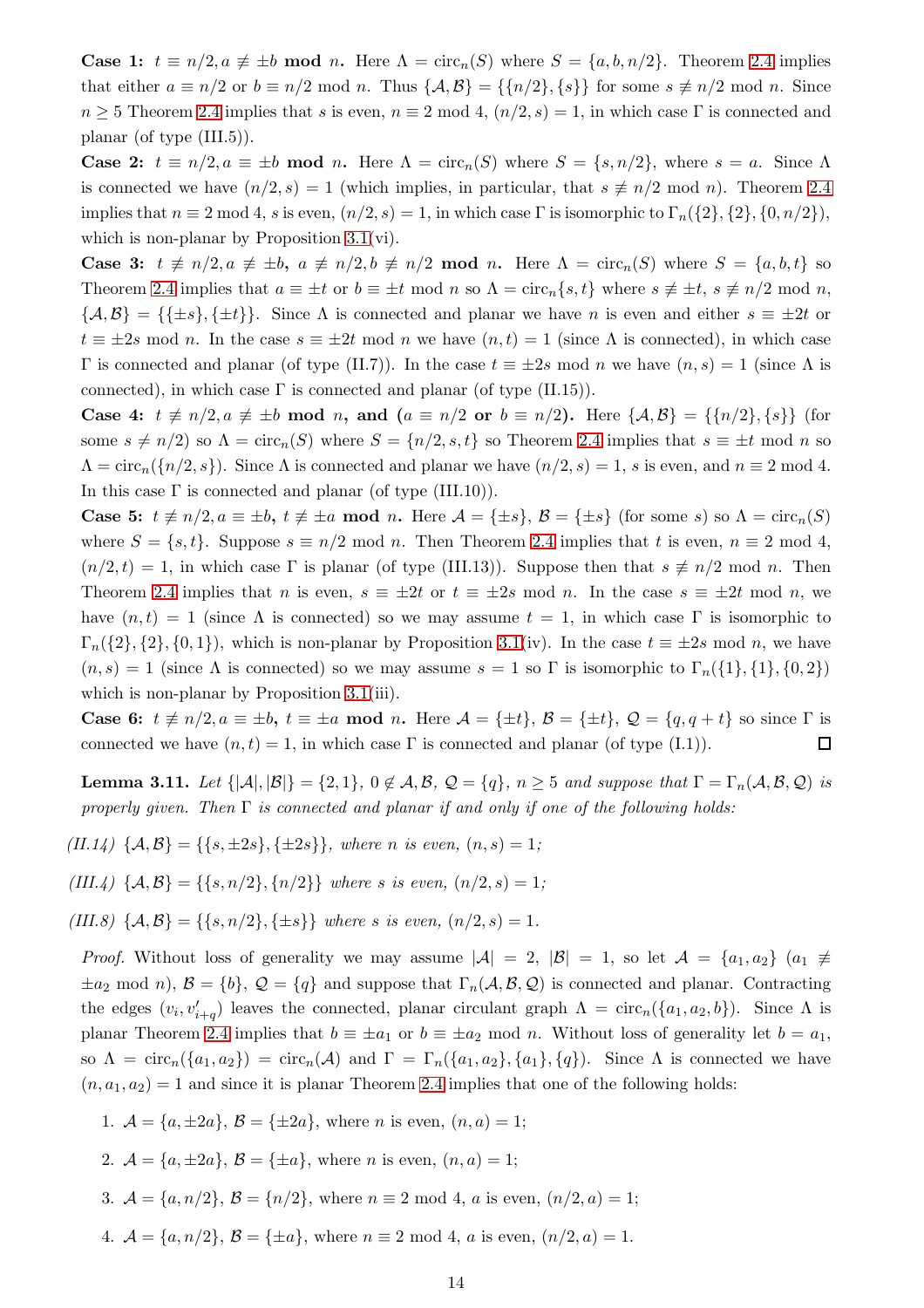In case 2 Γ is isomorphic to  $\Gamma_n({1, 2}, {1}, {0})$ , which is non-planar by Proposition [3.1\(](#page-7-0)v). In cases 1,3,4 the graph  $\Gamma$  is connected and planar of type (II.14),(III.4),(III.8), respectively.  $\Box$ 

<span id="page-15-3"></span>**Lemma 3.12.** Let  $|A| = |B| = 1$ ,  $0 \notin A, B, Q = \{q\}$ ,  $n \geq 5$  and suppose that  $\Gamma = \Gamma_n(A, B, Q)$  is *properly given. Then* Γ *is connected and planar if and only if one of the following holds:*

 $(I.3) \{A, B\} = \{\{s\}, \{\pm s\}\}, (n, s) = 1;$ 

*(II.11)*  $\{A, B\} = \{\{s\}, \{\pm 2s\}\}, n \text{ is even, } (n, s) = 1;$ 

*(III.6)*  $\{A, B\} = \{\{s\}, \{n/2\}\}\$  *where s is even,*  $(n/2, s) = 1$ *.* 

*Proof.* Let  $A = \{a\}, \mathcal{B} = \{b\}, \mathcal{Q} = \{q\}$  and suppose that  $\Gamma_n(A, \mathcal{B}, \mathcal{Q})$  is connected and planar. If  $a \equiv \pm b \mod n$  then  $\Gamma$  has  $(n, a)$  components, so is connected if and only if  $(n, a) = 1$ , in which case there is a planar embedding of  $\Gamma$  (of type (I.3)). Suppose then that  $a \neq \pm b$  mod n. Contracting the edges  $(v_i, v'_{i+q})$   $(0 \le i \le n-1)$  contracts  $\Gamma$  to the connected, planar, properly given, circulant  $circ_n(A\cup B) = circ_n({a, b})$  which, by Theorem [2.4,](#page-6-0) is connected and planar if and only if either

- 1.  $\{A, B\} = \{\{s\}, \{\pm 2s\}\}\$ , where  $(n, s) = 1$ , n is even; or
- 2.  $\{A, B\} = \{\{s\}, \{n/2\}\}\$ , where s is even,  $(n/2, s) = 1$ ,  $n \equiv 2 \mod 4$ .

In each of these cases  $\Gamma$  is connected and planar (of type (II.11) or (III.6), respectively).  $\Box$ 

We are now in a position to prove Theorem [A.](#page-4-1)

*Proof of Theorem [A.](#page-4-1)*. Figures [2](#page-18-1)[–35](#page-26-0) show that  $\Gamma_n(\mathcal{A}, \mathcal{B}, \mathcal{Q})$  is planar in all cases of Table [1,](#page-17-0) and by Lemma [2.3](#page-6-1) it is connected. Suppose then that  $\Gamma$  is connected and planar.

If  $n \leq 4$  then the result follows from Lemma [3.2](#page-8-0) so we may assume that  $n \geq 5$ . Lemmas [3.3](#page-9-1)[,3.4](#page-9-0)[,3.5](#page-10-1) give that  $|A| \leq 2$ ,  $|B| \leq 2$ ,  $|Q| \leq 3$ ,  $\{|A|, |B|\} \neq \{2, 2\}$ . By Lemma [3.6](#page-10-0) we may assume that A and B are not both empty. Then if  $|Q| \leq 2$  and either  $A = \emptyset$  or  $B = \emptyset$  then the result follows from Lemma [3.7.](#page-11-0) If  $|Q| = 3$  then the result follows from Lemma [3.8.](#page-12-0) Therefore we may assume  $A \neq \emptyset$ ,  $\mathcal{B} \neq \emptyset$ ,  $|\mathcal{Q}| \leq 2$ , so in particular  $|\mathcal{A}| + |\mathcal{B}| \geq 2$ . If  $|\mathcal{A}| + |\mathcal{B}| = 3$  and  $|\mathcal{Q}| = 2$  then the result follows from Lemma [3.9;](#page-12-1) if  $|A| + |B| = 2$  and  $|Q| = 2$  then the result follows from Lemma [3.10;](#page-13-0) if  $|A| + |B| = 3$ and  $|Q|=1$  then the result follows from Lemma [3.11;](#page-14-0) and if  $|A|+|B|=2$  and  $|Q|=1$  then the result follows from Lemma [3.12.](#page-15-3)  $\Box$ 

Corollary [B](#page-4-2) follows immediately from Theorem [A](#page-4-1) and Lemma [2.1.](#page-4-0)

## Acknowledgement

We thank the referee for the helpful comments that have improved the paper.

## <span id="page-15-2"></span>References

- <span id="page-15-0"></span>[1] F. Boesch and R. Tindell. Circulants and their connectivities. *J. Graph Theory*, 8:487–499, 1984.
- <span id="page-15-1"></span>[2] Alessia Cattabriga, Michele Mulazzani, and Andrei Vesnin. Complexity, Heegaard diagrams and generalized Dunwoody manifolds. *J. Korean Math. Soc.*, 47(3):585–599, 2010.
- [3] Alberto Cavicchioli and Fulvia Spaggiari. The classification of 3-manifolds with spines related to Fibonacci groups. Algebraic topology, Proc. Conf., S. Feliu de Guíxols/Spain 1990, Lect. Notes Math. 1509, 50-78, 1992.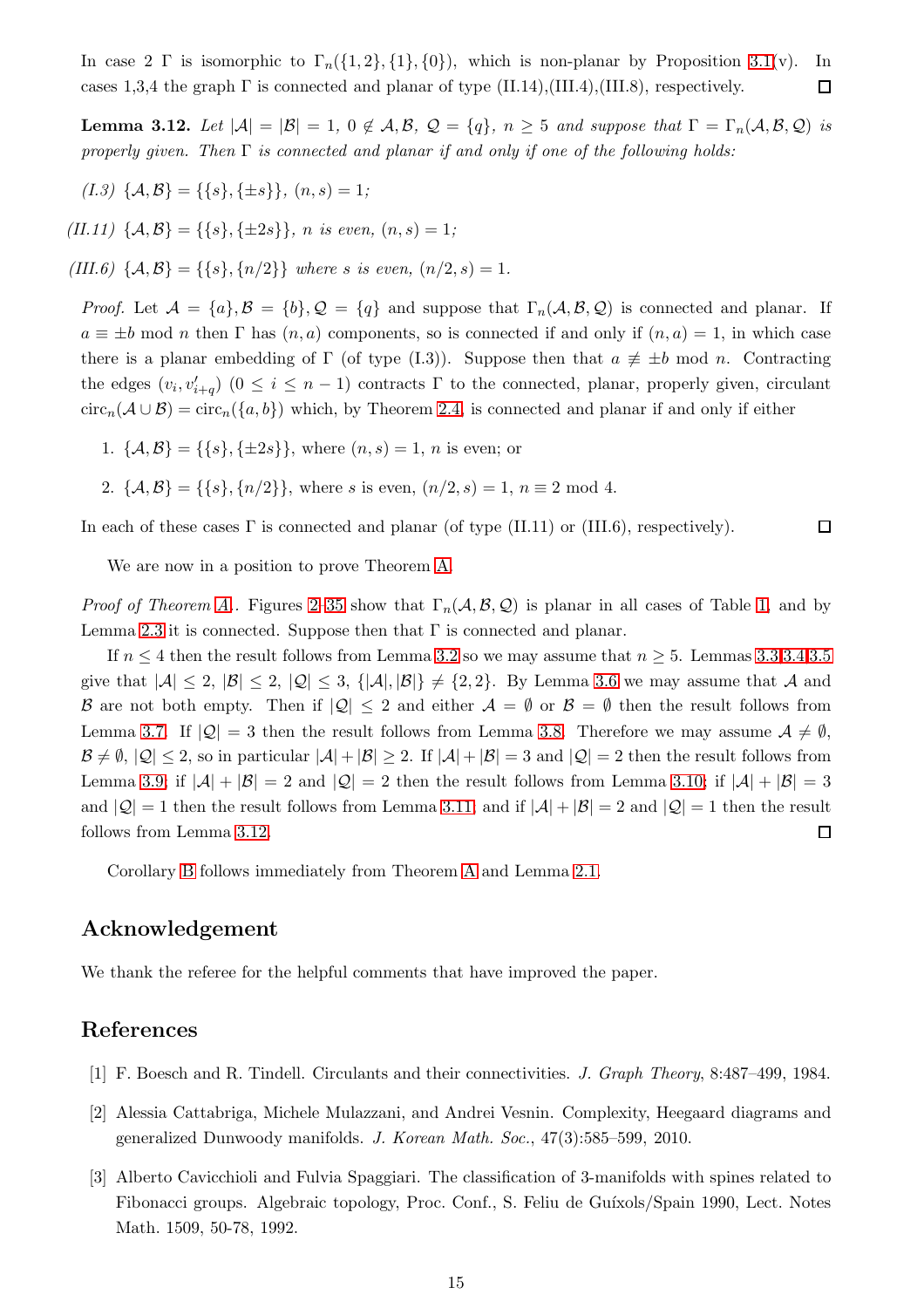- <span id="page-16-3"></span><span id="page-16-0"></span>[4] M.J. Dunwoody. Cyclic presentations and 3-manifolds. In *Groups - Korea '94. Proceedings of the international conference, Pusan, Korea, August 18-25, 1994*. Berlin: Walter de Gruyter, 1995.
- <span id="page-16-7"></span>[5] H. Helling, A.C. Kim, and J.L. Mennicke. A geometric study of Fibonacci groups. *J. Lie Theory*, 8(1):1–23, 1998.
- <span id="page-16-2"></span>[6] Clemens Heuberger. On planarity and colorability of circulant graphs. *Discrete Math.*, 268(1- 3):153–169, 2003.
- [7] Cynthia Hog-Angeloni and Wolfgang Metzler. Geometric aspects of two-dimensional complexes. In Cynthia Hog-Angeloni et al. (editors), *Two-dimensional homotopy and combinatorial group theory*, number 197 in Lond. Math. Soc. Lect. Note Ser., pages 1–50. Cambridge: Cambridge University Press, 1993.
- <span id="page-16-5"></span><span id="page-16-4"></span>[8] Kwang-Woo Jeong. On the cyclic branched coverings of the 2-bridge knot b(17, 4). *Algebra Colloq.*, 13(1):173–180, 2006.
- <span id="page-16-1"></span>[9] Kwang-Woo Jeong and Moon-Ok Wang. Notes on more Fibonacci groups. *Algebra Colloq.*, 15(4):699–706, 2008.
- <span id="page-16-6"></span>[10] L. Neuwirth. An algorithm for the construction of 3-manifolds from 2-complexes. *Proc. Camb. Philos. Soc.*, 64:603–613, 1968.
- [11] E.C. Zeeman. On the dunce hat. *Topology*, 2:341–358, 1963.

Department of Mathematics and Maxwell Institute for Mathematical Sciences, Heriot-Watt University, Edinburgh EH14 4AS, UK.

*E-mail address*, J.Howie@hw.ac.uk

Department of Mathematical Sciences, University of Essex, Wivenhoe Park, Colchester, Essex CO4 3SQ, UK.

*E-mail address*, Gerald.Williams@essex.ac.uk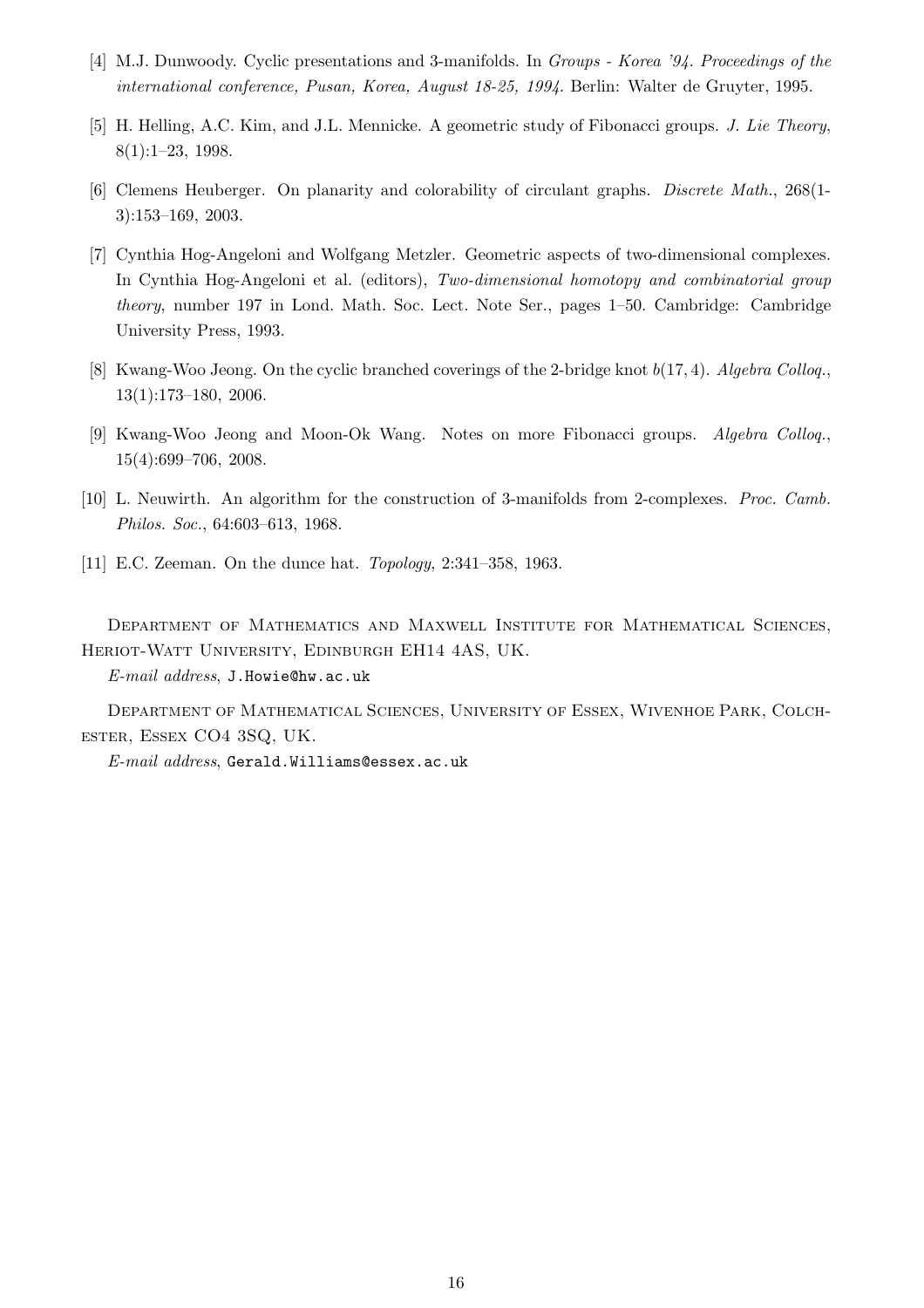• Class I:  $(n, s) = 1$ .

| Type  | $\mathcal{A},$  | $\mathcal{B}\}$ | Q,           |
|-------|-----------------|-----------------|--------------|
| (I.1) | $\{\{\pm s\},\$ | $\{\pm s\}\}\$  | $\{q, q+s\}$ |
| (I.2) | $\{\emptyset,$  | $\{\pm s\}\}\$  | ${q, q+s}$   |
| (I.3) | $\{\{\pm s\},\$ | $\{\pm s\}\}\$  | ${q}$        |
| (I.4) | $\{\emptyset,$  | $\{s\}\}\$      | ${q}$        |
| (I.5) | $\{\emptyset,$  | Ø}              | ${q, q+s}$   |

• Class II:  $n$  even,  $(n, s) = 1$ .

| Type    | ${A, \,}$               | $\mathcal{B}$          | Q               |
|---------|-------------------------|------------------------|-----------------|
| (II.1)  | $\{\{s\},\$             | $\{\pm 2s\}\}\$        | ${q, q+s, q-s}$ |
| (II.2)  | $\{\emptyset,$          | $\{\pm s, \pm 2s\}\}\$ | ${q, q+s, q-s}$ |
| (II.3)  | $\{\emptyset,$          | $\{\pm s\}\}\$         | ${q, q+s, q-s}$ |
| (II.4)  | $\{\emptyset,$          | $\{\pm 2s\}\}\$        | ${q, q+s, q-s}$ |
| (II.5)  | $\{\emptyset,$          | $\{s, \pm 2s\}\}\$     | ${q}$           |
| (II.6)  | $\{\emptyset,$          | Ø}                     | ${q, q+s, q-s}$ |
| (II.7)  | $\{\{\pm s\},\$         | $\{\pm 2s\}\}\$        | ${q, q + s}$    |
| (II.8)  | $\{\emptyset,$          | $\{\pm 2s\}\}\$        | ${q, q + s}$    |
| (II.9)  | $\{\emptyset,$          | $\{\pm s\}\}\$         | ${q, q + 2s}$   |
| (II.10) | $\{\emptyset,$          | $\{\pm s, \pm 2s\}\}\$ | ${q, q + s}$    |
| (II.11) | $\{\{s\},\$             | $\{\pm 2s\}\}\$        | ${q}$           |
| (II.12) | $\{\{\pm s, \pm 2s\},\$ | $\{\pm 2s\}\}\$        | ${q, q + 2s}$   |
| (II.13) | $\{\{\pm s, \pm 2s\},\$ | $\emptyset$            | ${q, q + 2s}$   |
| (II.14) | $\{\{s, \pm 2s\},\}$    | $\{\pm 2s\}\}\$        | ${q}$           |
| (II.15) | $\{\{\pm s\},\$         | $\{\pm 2s\}\}\$        | ${q, q + 2s}$   |

• Class III:  $n\equiv 2\bmod 4,$   $(n/2,s)=1,$   $s$  even.

| Type     | ${A, \nightharpoonup$ | $\mathcal{B}$  | Q              |
|----------|-----------------------|----------------|----------------|
| (III.1)  | $\{\{s, n/2\},\}$     | ${n/2}$        | $\{q, q+n/2\}$ |
| (III.2)  | $\{\{n/2, s\},\}$     | $\emptyset$    | $\{q, q+n/2\}$ |
| (III.3)  | $\{\{s\},\$           | $\emptyset$    | $\{q, q+n/2\}$ |
| (III.4)  | $\{\{s, n/2\},\}$     | ${n/2}$        | ${q}$          |
| (III.5)  | $\{\{s\},\$           | ${n/2}$        | $\{q, q+n/2\}$ |
| (III.6)  | $\{\{s\},\$           | ${n/2}$        | ${q}$          |
| (III.7)  | $\{\{\pm s, n/2\},\}$ | $\{\pm s\}\}\$ | ${q, q + s}$   |
| (III.8)  | $\{\{s, n/2\},\}$     | $\{\pm s\}\}\$ | ${q}$          |
| (III.9)  | $\{\{s, n/2\},\}$     | $\emptyset$    | ${q}$          |
| (III.10) | $\{\{n/2\},\}$        | $\{\pm s\}\}\$ | ${q, q+s}$     |
| (III.11) | $\{\{\pm s, n/2\},\}$ | ${n/2}$        | ${q, q+s}$     |
| (III.12) | $\{\{\pm s, n/2\},\}$ | $\emptyset$    | ${q, q + s}$   |
| (III.13) | $\{\{n/2\},\}$        | ${n/2}$ }      | ${q, q+s}$     |
| (III.14) | $\{\{n/2\}\}$         | Ø}             | ${q, q + s}$   |

<span id="page-17-0"></span>Table 1: Classification of properly given connected and planar graphs  $\Gamma_n(\mathcal{A}, \mathcal{B}, \mathcal{Q})$ .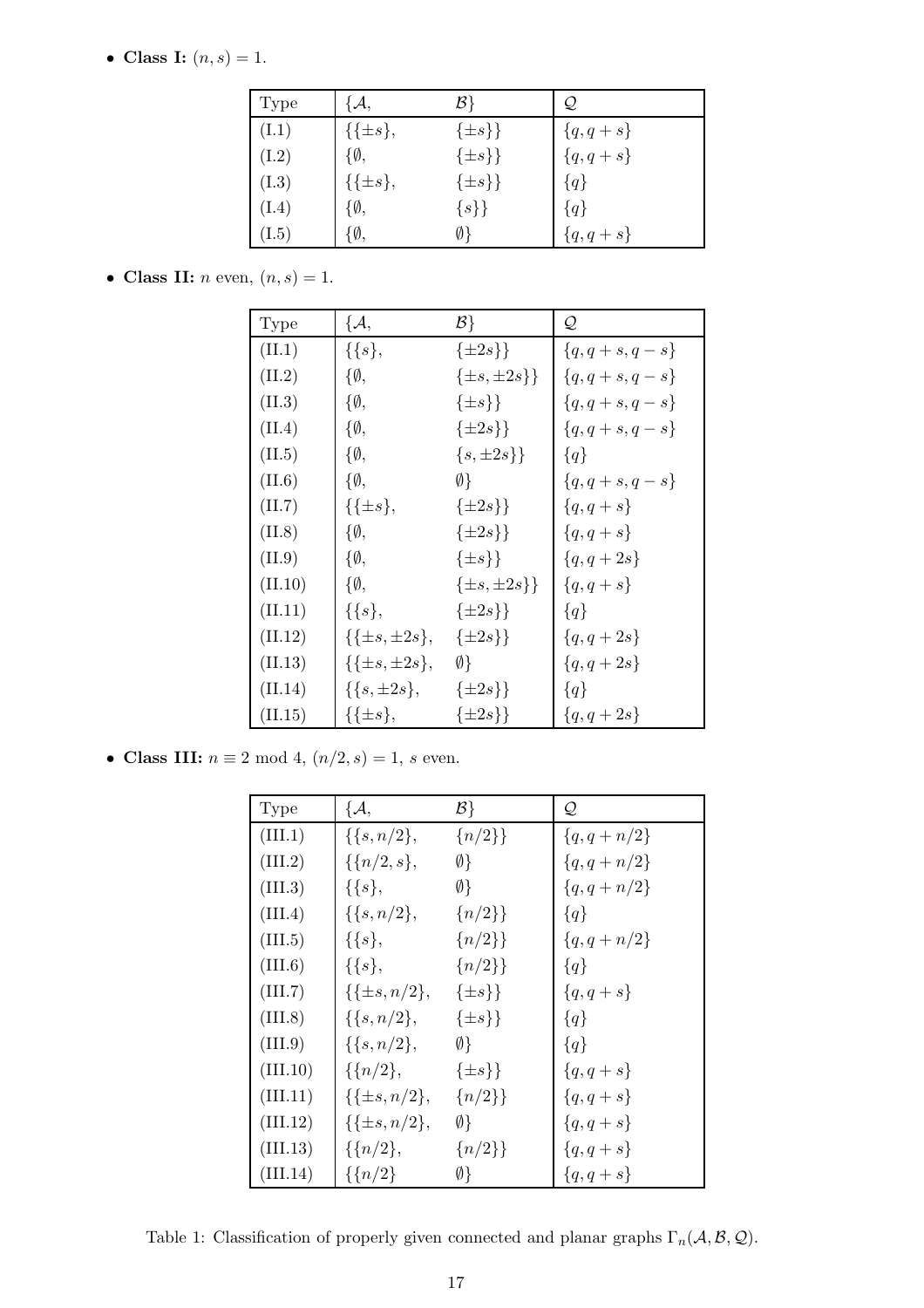

<span id="page-18-0"></span>Figure 1: A graph satisfying  $(1)$ – $(7)$  but not  $(8)$ .





<span id="page-18-1"></span>Figure 3: Type (I.2)



<span id="page-18-2"></span>Figure 4: Type (I.3)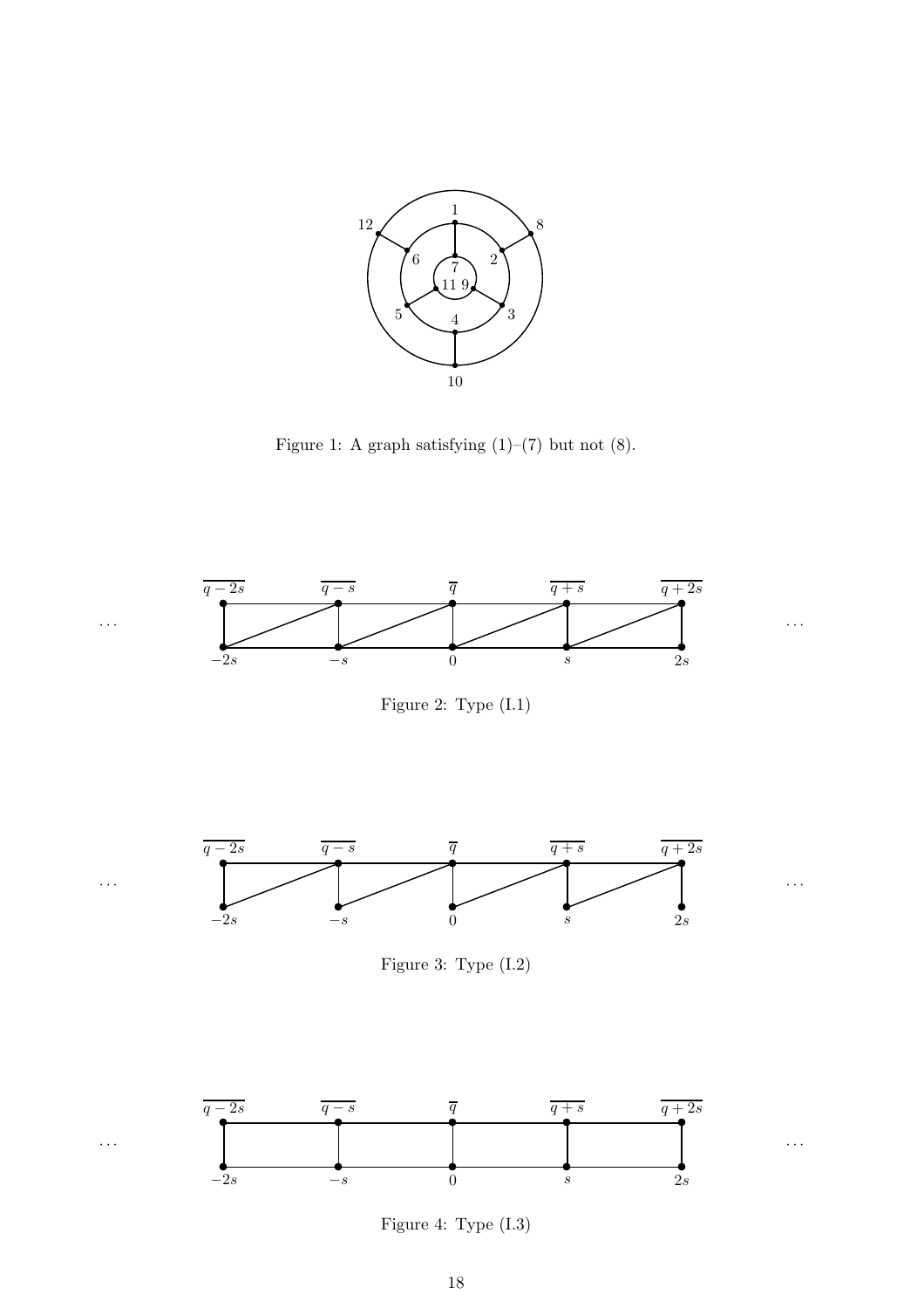





Figure 6: Type (I.5)



Figure 7: Type (II.1)

· · ·

· · ·



Figure 8: Type (II.2)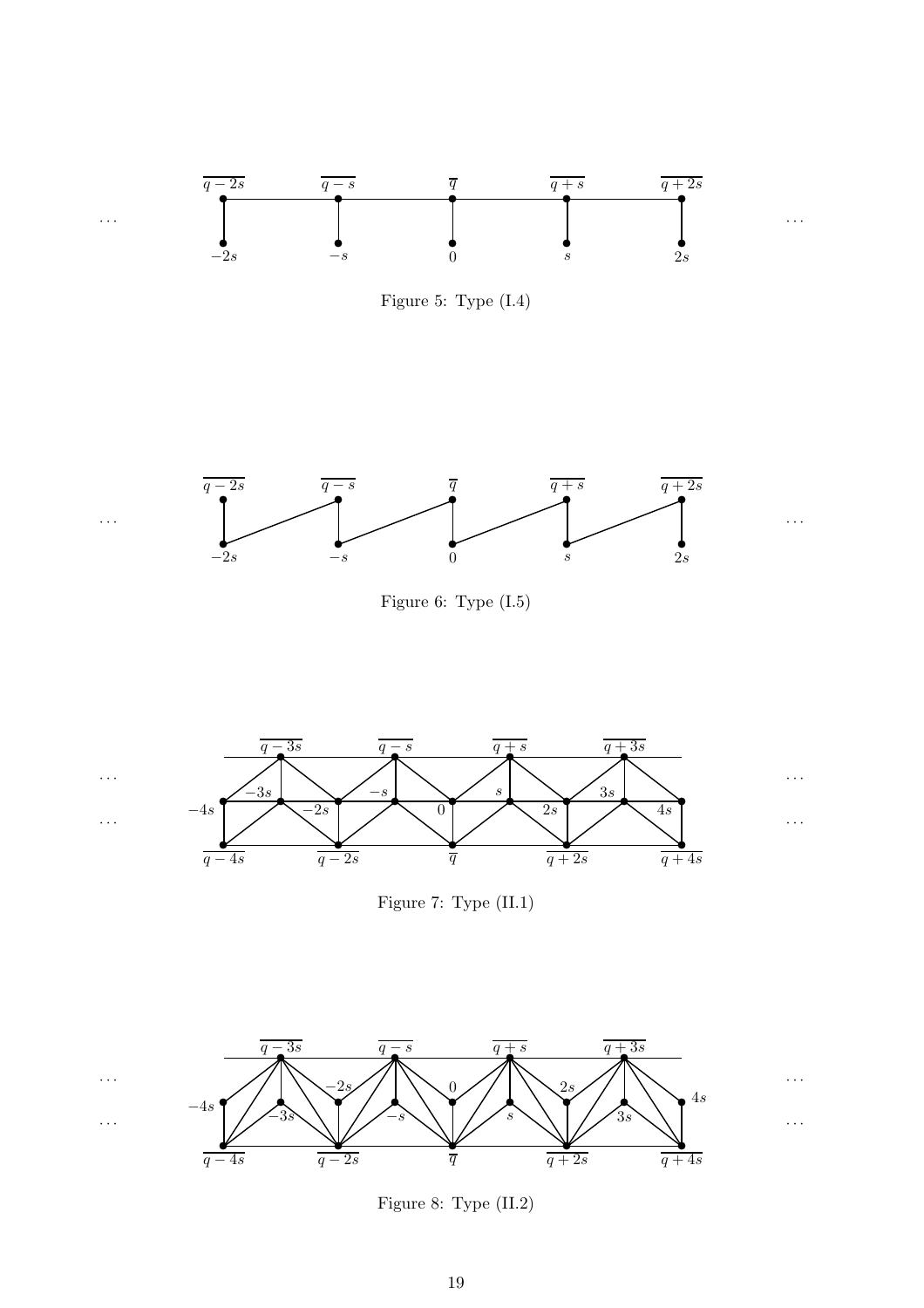

Figure 9: Type (II.3)



Figure 10: Type (II.4)

· · ·

· · ·



· · ·

· · ·

Figure 11: Type (II.5)



Figure 12: Type (II.6)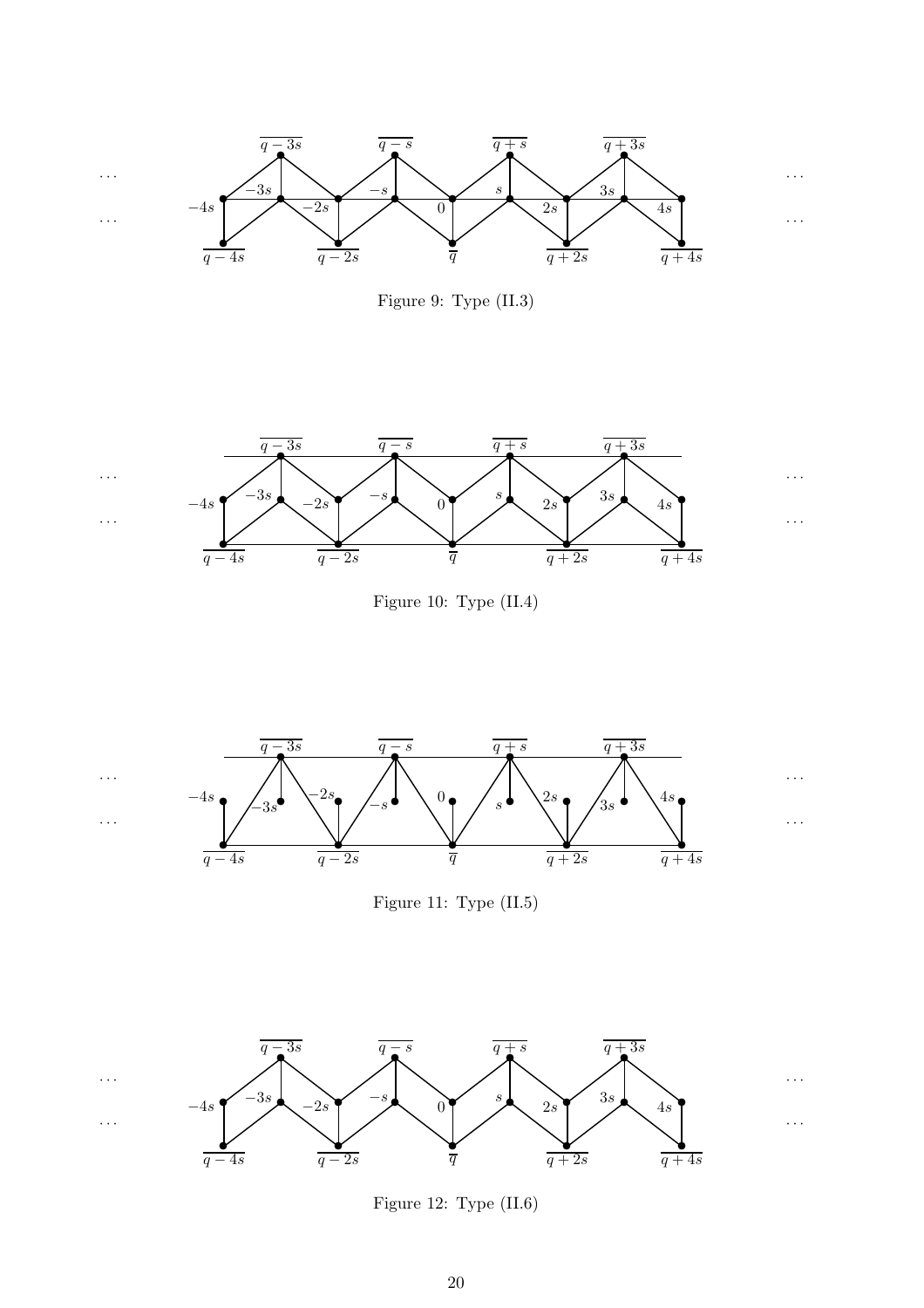

Figure 13: Type (II.7)



Figure 14: Type (II.8)



Figure 15: Type (II.9)



Figure 16: Type (II.10)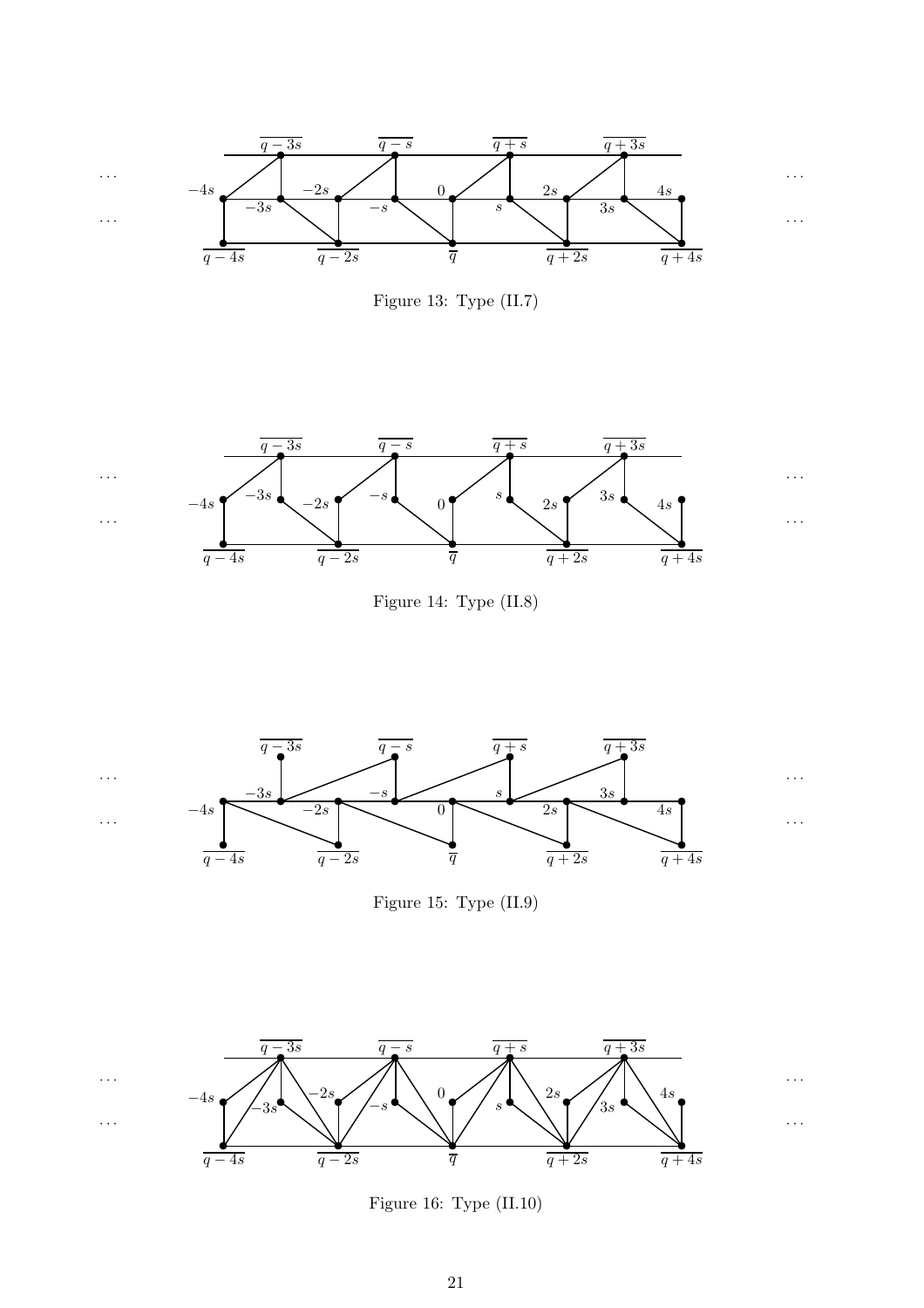

<span id="page-22-0"></span>



Figure 18: Type (II.12)



Figure 19: Type (II.13)



<span id="page-22-1"></span>Figure 20: Type (II.14)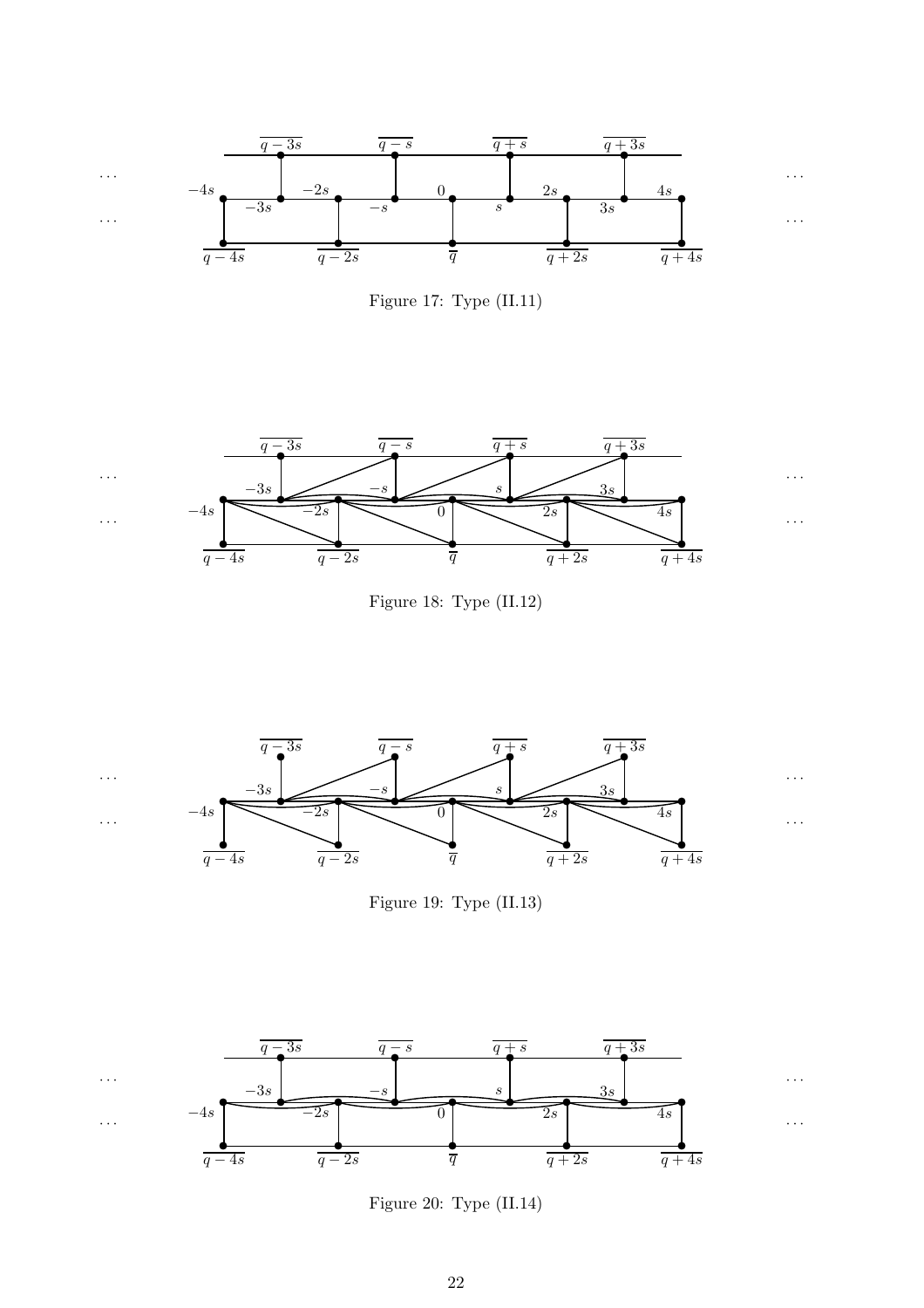

Figure 21: Type (II.15)



<span id="page-23-0"></span>Figure 22: Type (III.1)

· · ·

· · ·

· · ·



<span id="page-23-1"></span>Figure 23: Type (III.2)



Figure 24: Type (III.3)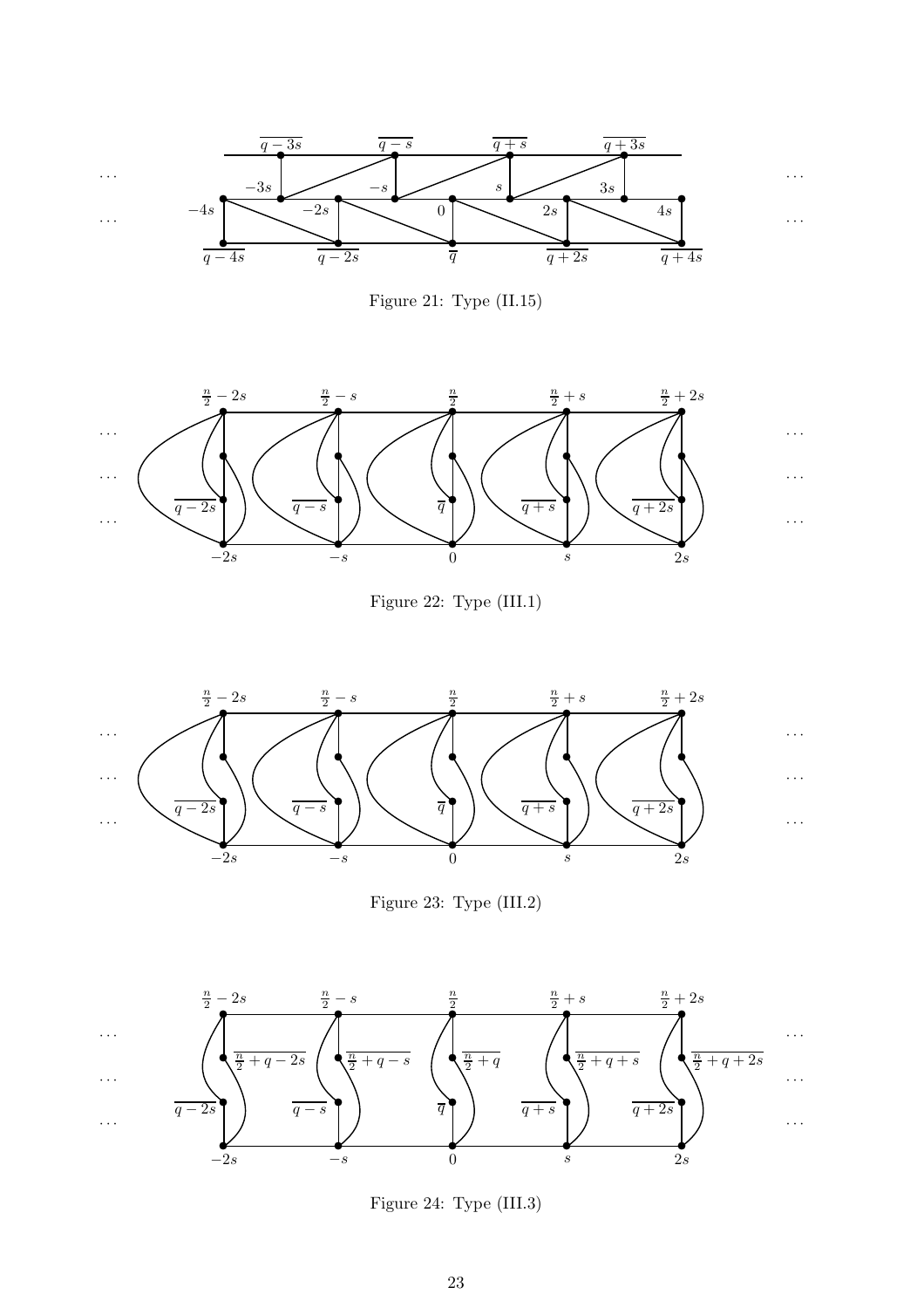





Figure 26: Type (III.5)



Figure 27: Type (III.6)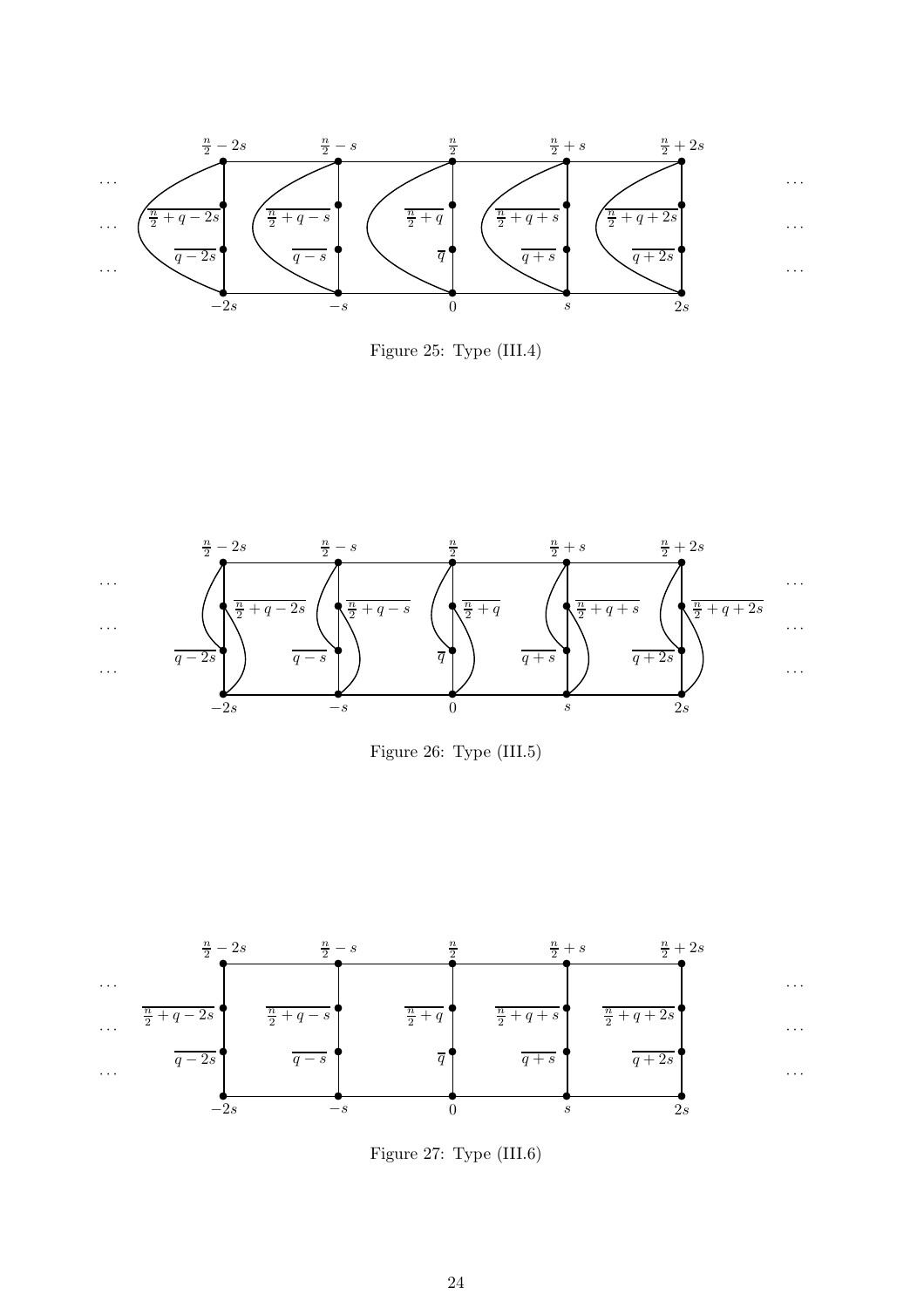













Figure 31: Type (III.10)